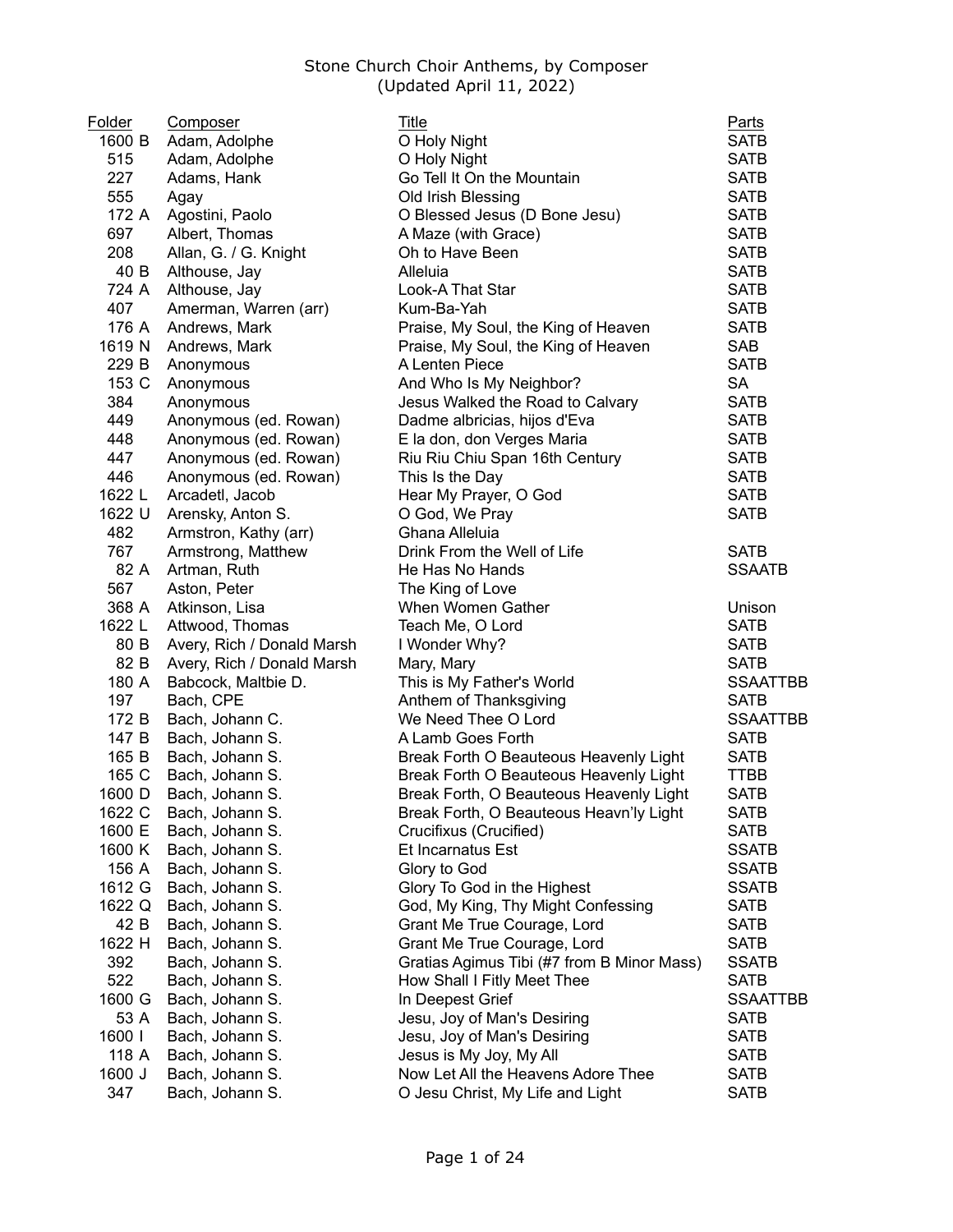| Folder | Composer                                                 | Title                                                           | Parts          |
|--------|----------------------------------------------------------|-----------------------------------------------------------------|----------------|
| 1622 F | Bach, Johann S.                                          | O Lord, Thou Has Formed My Every Part                           | <b>SATB</b>    |
| 101 B  | Bach, Johann S.                                          | O Rejoice Ye Christians Loudly                                  | <b>SATB</b>    |
| 67 A   | Bach, Johann S.                                          | O Saviour Sweet                                                 | <b>SATB</b>    |
| 30 A   | Bach, Johann S.                                          | Sheep and Lambs May Safely Graze                                | <b>SATB</b>    |
| 258    | Bach, Johann S.                                          | Thanks Be to the Wonderful Things                               | <b>SATB</b>    |
| 532    | Bach, Johann S.                                          | Wachet Auf (Cantata 140)                                        | <b>SATB</b>    |
| 753    | Bach, Johann S.                                          | Wir eilen mit schwachen                                         | <b>SA</b>      |
| 352    | Bacon, Ernst                                             | The Divine Ship                                                 | Unison         |
| 103 A  | Badarak, Mary Place                                      | Be Thou My Vision                                               | <b>SATB</b>    |
| 60 A   | Bainton, Edgar L.                                        | From: And I Saw a New Heaven                                    | <b>SATB</b>    |
| 324    | Bairstow, Edward C.                                      | Let All Mortal Flesh Keep Silence                               | <b>SATB</b>    |
| 474    | Baldwin, Anthony                                         | Prayer of St. Richard of Chichester                             | <b>SATB</b>    |
| 464    | Barber, Samuel                                           |                                                                 | <b>SATB</b>    |
| 144 A  |                                                          | Sure on This Shining Night<br>Praise the Lord, His Glories Show | <b>SSATB</b>   |
|        | Barnard, Parke S.                                        |                                                                 |                |
| 184 A  | Barnes, Edward S.                                        | There Were Shepherds                                            | <b>SATB</b>    |
| 555 A  | Bart, Katie Moran                                        | Blessing (Irish)                                                |                |
| 548    | Bartholomew                                              | Little Innocent Lamb                                            | <b>SATB</b>    |
| 731    | Bartholomew & Heath (arr)                                | De Animals a-Comin'                                             | <b>TTBB</b>    |
| 149 A  | Beck, John Ness                                          | Lullaby                                                         | <b>SAB</b>     |
| 143 B  | Beck, John Ness                                          | Offertory                                                       | <b>SATB</b>    |
| 255 A  | Beck, John Ness                                          | Upon This Rock                                                  | <b>SSATB</b>   |
| 717    | Becker, John W.                                          | Kyrie In Procession                                             | <b>SATB</b>    |
| 122 D  | Beethoven, Ludwig von                                    | Hallelujah Chorus (Mount of Olives)                             | <b>SATB</b>    |
| 85 B   | Beethoven, Ludwig von                                    | The Heavens Are Telling                                         | <b>SATB</b>    |
| 1622 A | Beethoven, Ludwig von                                    | The Heavens Are Telling                                         | <b>SATB</b>    |
| 166 B  | Bell, John tr                                            | Sizohamba "We Will Walk w/God                                   |                |
| 121 A  | Bement, Gwynn, JJ Niles (arr)                            | Jesus, Jesus, Rest Your Head                                    | <b>SSA</b>     |
| 1612 E | Bender, Jan                                              | He Hath Done All Things Well                                    | <b>SATB</b>    |
| 774    | Berger, Jean                                             | How Beautiful Upon the Mountains                                | <b>SATB</b>    |
| 153 B  | Berger, Jean                                             | For the Lord Giveth Wisdom                                      | <b>SATB</b>    |
| 162 A  | Berger, Jean                                             | The Eyes of All Wait Upon Thee                                  | <b>SATB</b>    |
| 124    | Berger, Jean                                             | Trust in the Lord                                               | <b>SATB</b>    |
| 700    | Berlin, Irving                                           | Give Me Your Tired, Your Poor                                   | <b>SATB</b>    |
| 268    | Berry, Cindy                                             | <b>Fairest Lord Jesus</b>                                       | <b>SA</b>      |
| 776    | Besig                                                    | We've Got Good News to Tell!                                    | <b>SATB</b>    |
| 766    | Besig, Don                                               | <b>Emmanuel is Coming!</b>                                      | <b>SATB</b>    |
| 77 A   | Besig, Don                                               | Love Grows Here                                                 | <b>SATB</b>    |
| 372 A  | Bestor, Kurt, Andrea Klouse (arr) Prayer of the Children |                                                                 | <b>SATB</b>    |
| 335 A  | Biebl, Franz                                             | Ave Maria (Angelus Domini)                                      | <b>SATB</b>    |
| 479    | Biery, James                                             | The Lord is My Shepherd                                         | <b>SATB</b>    |
| 113 B  | Billings, William                                        | <b>Bethlehem</b>                                                | <b>SAATB</b>   |
| 184 B  | Billings, William                                        | Rose of Sharon                                                  | <b>SATB</b>    |
| 455    | Billings, William                                        | When Jesus Wept                                                 | <b>SATB</b>    |
| 657    | Billings, William (arr Owen)                             | Three Early Amer. Xmas Carols (#1)                              |                |
| 1600 C | Bizet, Georges                                           | Lamb of God (Agnus Dei)                                         | <b>SATB</b>    |
| 57 B   | Black, Charles (arr)                                     | Let Carols Ring                                                 | <b>SSATTBB</b> |
| 226    | Bock, Fred                                               | The Tree of Peace                                               | <b>SAB</b>     |
| 782    | Bock, Fred                                               | With the Waving of Palms                                        | <b>SATB</b>    |
| 1612 H | Bodenschatz, Erhard                                      | Joseph, Dearest Joseph Mine                                     | <b>SATB</b>    |
| 601    | Boone, Pat and Gold, Ernest                              | The Exodus Song                                                 | <b>SATB</b>    |
| 1600 G | Bortniansky, Dimitri                                     | Cherubim Song                                                   | <b>SATB</b>    |
| 58 B   | Bortniansky, Dimitri                                     | Lo, A Voice to Heaven Sounding                                  | <b>SSATB</b>   |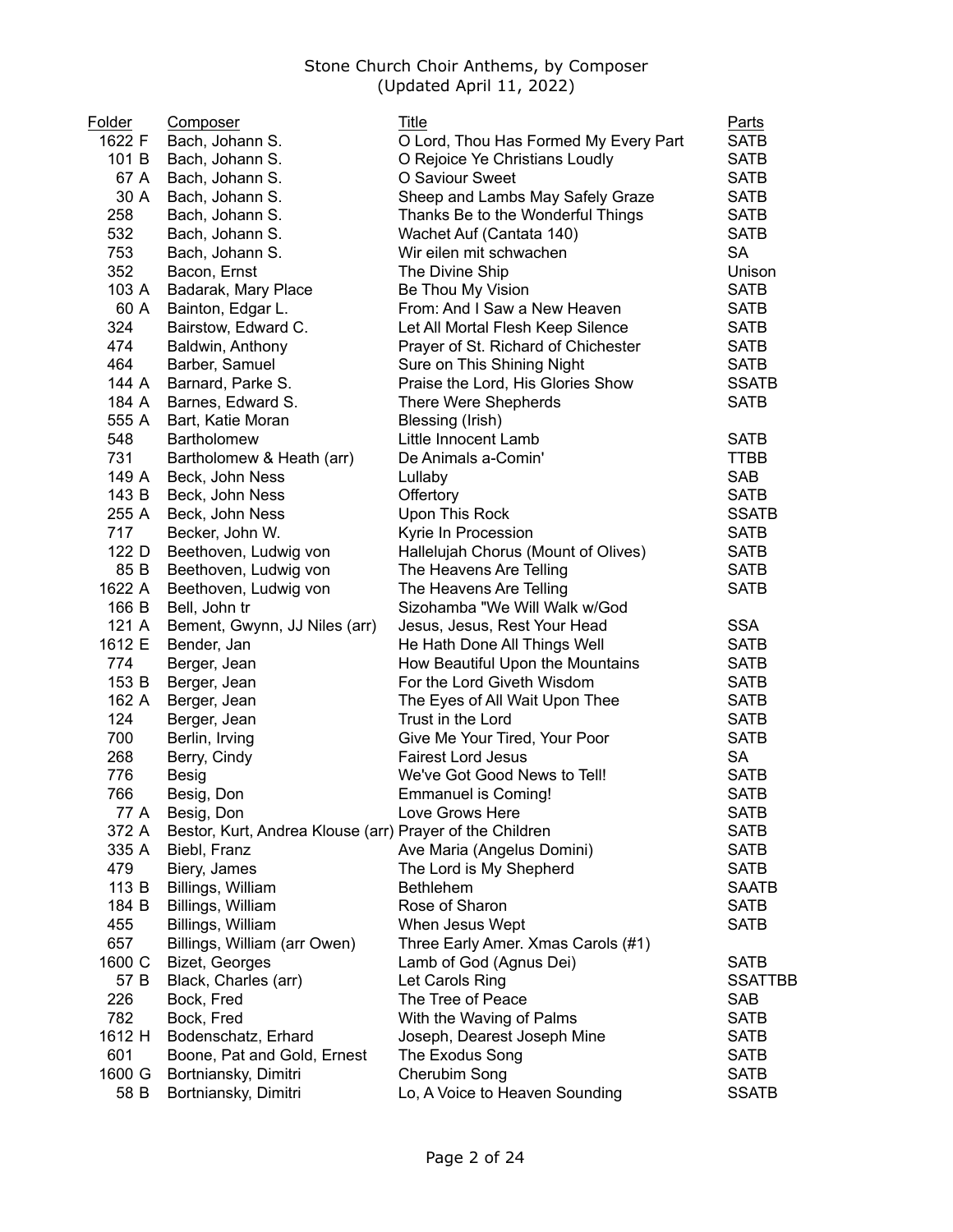| Folder | Composer                                           | Title                                    | <b>Parts</b>    |
|--------|----------------------------------------------------|------------------------------------------|-----------------|
| 1622 T | Bortniansky, Dimitri                               | Lo, A Voice to Heaven Sounding           | <b>SSATB</b>    |
| 523    | Bowles, Adkins                                     | Holy Wind of God                         | <b>SATB</b>     |
| 594    | Brahms, Johannes                                   | Schaffe in mir, Gott ein rein Herz       | <b>SATB</b>     |
| 1611 B | Brahms, Johannes                                   | Behold All Flesh is as the Grass (Pt 11) | <b>SATB</b>     |
| 1611 G | Brahms, Johannes                                   | Blessed Are the Dead (Part VII)          | <b>SATB</b>     |
| 1611 A | Brahms, Johannes                                   | Blessed They (Part 1)                    | <b>SATB</b>     |
| 1611 F | Brahms, Johannes                                   | Here on Earth (Part VI)                  | <b>SATB</b>     |
| 41     | Brahms, Johannes                                   | How Lovely is Thy Dwelling Place         | <b>SATB</b>     |
| 1600   | Brahms, Johannes                                   | How Lovely is Thy Dwelling Place         | <b>SAB</b>      |
| 1611 D | Brahms, Johannes                                   | How Lovely is Thy Dwelling Place (Pt IV) | <b>SATB</b>     |
| 54     | Brahms, Johannes                                   | Let Nothing Ever Grieve Thee             | <b>SATB</b>     |
| 1611 C | Brahms, Johannes                                   | Lord, Make Me to Know (Part III)         | <b>SATB</b>     |
| 1611 E | Brahms, Johannes                                   | Ye Now Are Sorrowful (Part V)            | <b>SATB</b>     |
| 386    | Britten, Benjamin                                  | A New Year Carol                         | Unison          |
| 1617 F | Britten, Benjamin                                  | As Dew in Aprille                        | <b>SATB</b>     |
| 1617 E | Britten, Benjamin                                  | <b>Balulalow</b>                         | <b>SSATTBB</b>  |
| 1617 J | Britten, Benjamin                                  | Deo Gracias                              | <b>SSATTB</b>   |
| 1617 H | Britten, Benjamin                                  | in Freezing Winter Night                 | <b>SATB</b>     |
| 207 B  | Britten, Benjamin                                  | Jubilate Deo                             | <b>SATB</b>     |
| 491    | Britten, Benjamin                                  | Missa Brevis                             | <b>SSA</b>      |
| 1617 A | Britten, Benjamin                                  | Procession                               | ${\mathsf S}$   |
| 1617 K | Britten, Benjamin                                  | Recession                                | $\mathsf{s}$    |
| 1617   | Britten, Benjamin                                  | Spring Carol                             | SS              |
| 1617 L | Britten, Benjamin                                  | <b>Spring Carol</b>                      |                 |
| 1617 D | Britten, Benjamin                                  | That Younge Child                        | ${\mathsf S}$   |
| 1617 C | Britten, Benjamin                                  | There is No Rose                         | <b>SSATB</b>    |
| 1617 G | Britten, Benjamin                                  | This Little Babe                         | <b>SSAATTBB</b> |
| 1617 B | Britten, Benjamin                                  | Wolcum Yole!                             | <b>SSATTB</b>   |
| 662    | Brubeck, Dave                                      | Sleep, Holy Infant, Sleep                |                 |
| 727    | Bruce, Mark                                        | I It Am                                  | <b>SATB</b>     |
| 732    | Bruce, Mark                                        | Something Small                          | <b>SATB</b>     |
| 220    | Bruckner, Anton                                    | Locus Iste A Deo Factus Est              | <b>SATB</b>     |
| 369 A  | Brunelle, Philip/arr.                              | <b>Fairest Lord Jesus</b>                | <b>SATB</b>     |
| 738    | Brunner, David L.                                  | I Dream a World                          | <b>SATB</b>     |
| 404    | <b>Bullock, Ernest</b>                             | Give Us the Wings of Faith               | <b>SATB</b>     |
| 141 A  | Bunjes, Paul (arr) & Lindeman, L Built on the Rock |                                          | <b>SSATB</b>    |
| 477    | Burkhardt, Michael                                 | Love Divine, All Loves Excelling         | SATB            |
| 472 A  | Burkhardt, Michael                                 | The Lamb                                 | <b>SSAA</b>     |
| 781    | Burleigh, Glenn                                    | <b>Order My Steps</b>                    | <b>SATB</b>     |
| 243    | Burroughs, Bob (arr)                               | Wade In the Water                        | <b>SATB</b>     |
| 772    | Butler, Eugene                                     | <b>Notes From Peter</b>                  | <b>SATB</b>     |
| 212    | Butler, Eugene                                     | <b>Advent Song</b>                       | <b>SATB</b>     |
| 92 A   | Butler, Eugene                                     | How Excellent Is Thy Name                | <b>SSATB</b>    |
| 19     | Butler, Eugene                                     | Jesus, Joy of Every Soul                 | <b>SATB</b>     |
| 129 B  | Butler, Eugene                                     | O Give Thanks                            | <b>SSAATB</b>   |
| 460    | Buxtehude, Dietrich                                | <b>Fanfare and Chorus</b>                | <b>SATBB</b>    |
| 595 A  |                                                    |                                          | <b>SAB</b>      |
| 101 A  | Buxtehude, Dietrich                                | In Dulci Jubilo (Now Let Us All Rejoice) | <b>SSATB</b>    |
|        | Byng-Johnson, N.F.                                 | O Worship the King                       |                 |
| 44 B   | Byrd, William                                      | I Have Longed for Thy Saving Health      | <b>SATB</b>     |
| 234    | Byrd, William                                      | Kyrie Eleison                            | <b>SATB</b>     |
| 242 A  | Byrd, William                                      | Miserere Mei                             | <b>SATTB</b>    |
| 1612 C | Byrd, William                                      | Not Unto Us, O Lord (Non Nobis Dornine)  | <b>SAB</b>      |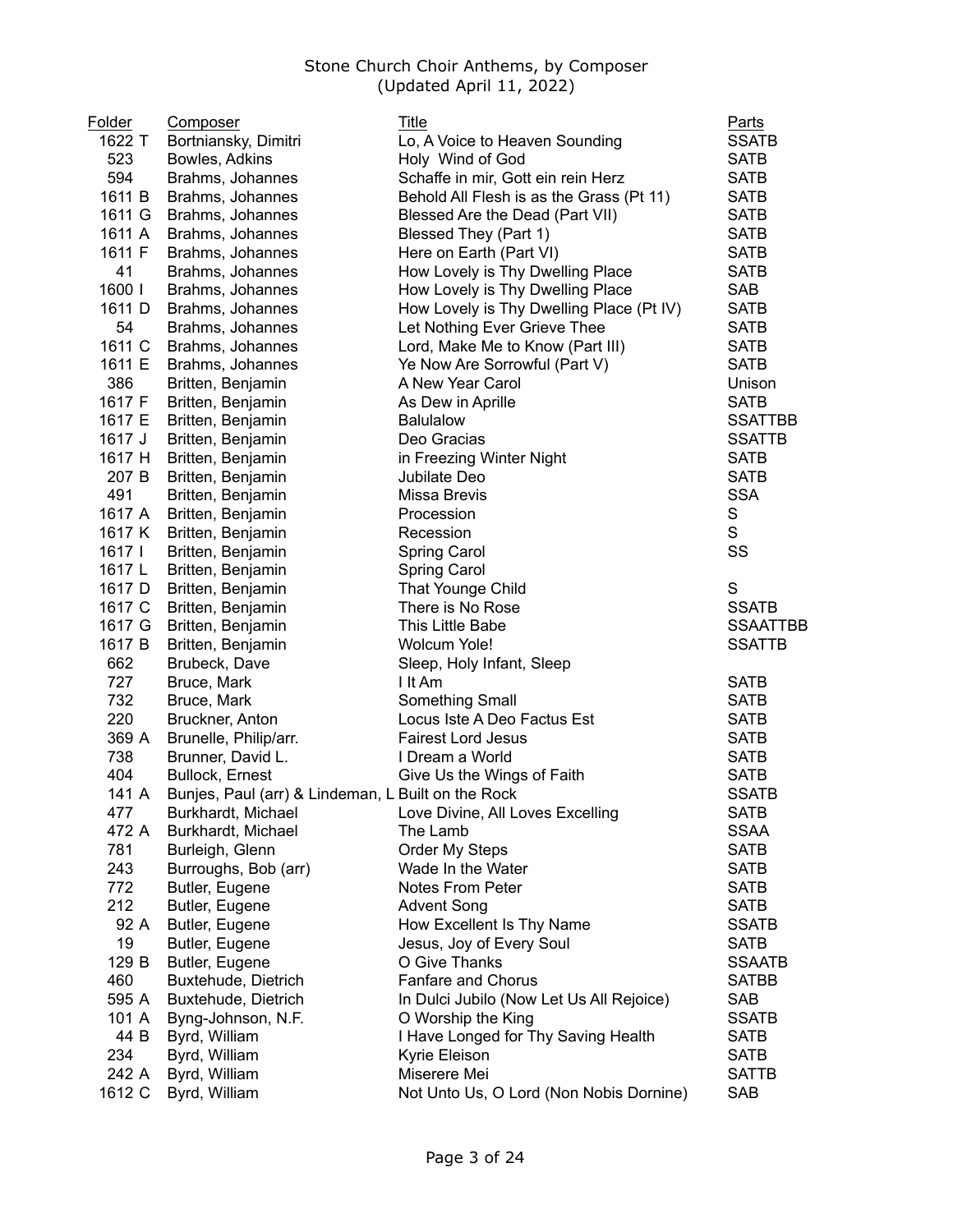| Folder | <b>Composer</b>               | <b>Title</b>                         | <b>Parts</b>    |
|--------|-------------------------------|--------------------------------------|-----------------|
| 470    | Byrd, William                 | Two Sacred Sonatas in 4 Parts        | <b>SATB</b>     |
| 339    | Cable, Howard (arr)           | Ding, Dong! Merrily on High          | <b>SATB</b>     |
| 132    | Cain, Noble, Arr              | Thine is the Kingdom                 | <b>SATB</b>     |
| 1617   | Caldara, Antonio              | <b>Stabat Mater</b>                  | <b>SATB</b>     |
| 638    | Caldwell and Ivory            | <b>Hope For Resolution</b>           | SATB, Children  |
| 181 B  | Caldwell, Mary E.             | A Lute Carol                         | <b>SATB</b>     |
| 137    | Caldwell, Mary E.             | God is in This Place                 | <b>SAATBB</b>   |
| 183 A  | Caldwell, Mary E.             | O Love That Will Not Let Me Go       | 2 part          |
| 1620 M | Cantiones, Piae               | The World Itself Keeps Easter Day    | Unison          |
| 360    | Caracciolo, Stephen           | Jesus, I Adore Thee                  | <b>SATB</b>     |
| 537    | Carol, Spanish                | Pastores a Belen                     | <b>SAB</b>      |
| 783    | Carter, John                  | Guide My Feet, Lord                  | <b>SATB</b>     |
| 415    | Carter, John (setting)        | Shall We Gather at the River?        | <b>SATB</b>     |
| 18 A   | Case, James                   | Lord Jesus Christ, Be Present Now    | <b>SATB</b>     |
| 614    | Cesar, H.A.                   | Take My Life and Let it Be           | <b>SSA</b>      |
| 30 B   | Cheatham, Wallace (arr)       | My Soul is a Witness                 | <b>SSAATTBB</b> |
| 216    | Chenoweth, Wilbur             | Of the Father's Love Begotten        | <b>SSATB</b>    |
| 176 B  | Cherubini, Luigi              | Alleluia, Praise!                    | <b>SAB</b>      |
| 721    | Cherwein, David               | <b>Harvest Gold</b>                  | <b>SATB</b>     |
| 480    | Cherwien, David               | If You but Trust in God to Guide You | <b>SATB</b>     |
| 558    | Choplin                       | I Hear the Prophet Callin'           | <b>SATB</b>     |
| 534    | Choplin, Pepper               | Creator Rhythm                       | <b>SATB</b>     |
| 669    | Choplin, Pepper               | <b>God Breathed</b>                  |                 |
| 745    | Choplin, Pepper               | How Long?                            | <b>SATB</b>     |
| 613    | Choplin, Pepper               | Lay Up Your Treasures in Heaven      | <b>SATB</b>     |
| 768    | Choplin, Pepper               | One Step He Leads                    | <b>SATB</b>     |
| 531    | Choplin, Pepper               | This is My Beloved Son               | <b>SATB</b>     |
| 9 A    | Christiansen, F. Melius (arr) | <b>Beautiful Savior</b>              | <b>SSAATTBB</b> |
| 408    | Christiansen, F.M. (arr)      | Lost in the Night                    | <b>SATB</b>     |
| 177 A  | Christiansen, Olaf (arr)      | God Is My Salvation                  | <b>SATB</b>     |
| 122 B  | Christiansen, Paul (arr)      | Children of the Heavenly Father      | <b>SATB</b>     |
| 209 A  | Clausen, Rene                 | At the Name of Jesus                 | <b>SATB</b>     |
| 136 B  | Clausen, Rene                 | Communion, Diary of an Old Soul      | <b>SSATTBB</b>  |
| 235    | Clausen, Rene                 | Peace I Leave With You               | <b>SATB</b>     |
| 475    | Clausen, Rene                 | Psalm 100                            | <b>SATB</b>     |
| 174 B  | Clausen, Rene                 | Set Me As a Seal                     | <b>SSAATTBB</b> |
| 435    | Clausen, Rene                 | Simple Gifts                         | <b>SATB</b>     |
| 401    | Clausen, Rene                 | To Everything There Is a Season      | <b>SATB</b>     |
| 351    | Cleveland, J. Jefferson       | Deep River                           | <b>SATB</b>     |
| 144 B  | Clokey, Joseph W.             | A Canticle of Peace                  | Unison          |
| 136 A  | Clokey, Joseph W.             | The Lord is My Shepherd              | <b>SATB</b>     |
| 114 A  | Clokey, Joseph W.             | Treasures in Heaven                  | <b>SATB</b>     |
| 1622 K | Clough-Leighter, Henry, Arr   | We Gather Together                   | Unison          |
| 761    | Collins, Nell E.              | The Salvation of the Dawn            | <b>SATB</b>     |
| 67 B   | Coombs, C. Whitney            | Pax Dei                              | <b>SSATBB</b>   |
| 671    | Copland, Aaron                | Simple Gifts                         |                 |
| 223    | Copland, Aaron                | The Promise of Living                | <b>SATTB</b>    |
| 47 B   | Cornelius, Peter              | By the Waters of Babylon             | <b>SATB</b>     |
| 673    | Cortez, Jaime                 | Agua De Vida / River of Life         |                 |
| 629    | Costeley, Guillaume           | Allon, Gay Bergeres                  |                 |
| 370 B  | Courtney, Craig               | Come, Christians, Join to Sing       | <b>SATB</b>     |
| 775    | Courtney, Craig               | I Have Felt the Hand of God          | <b>SATB</b>     |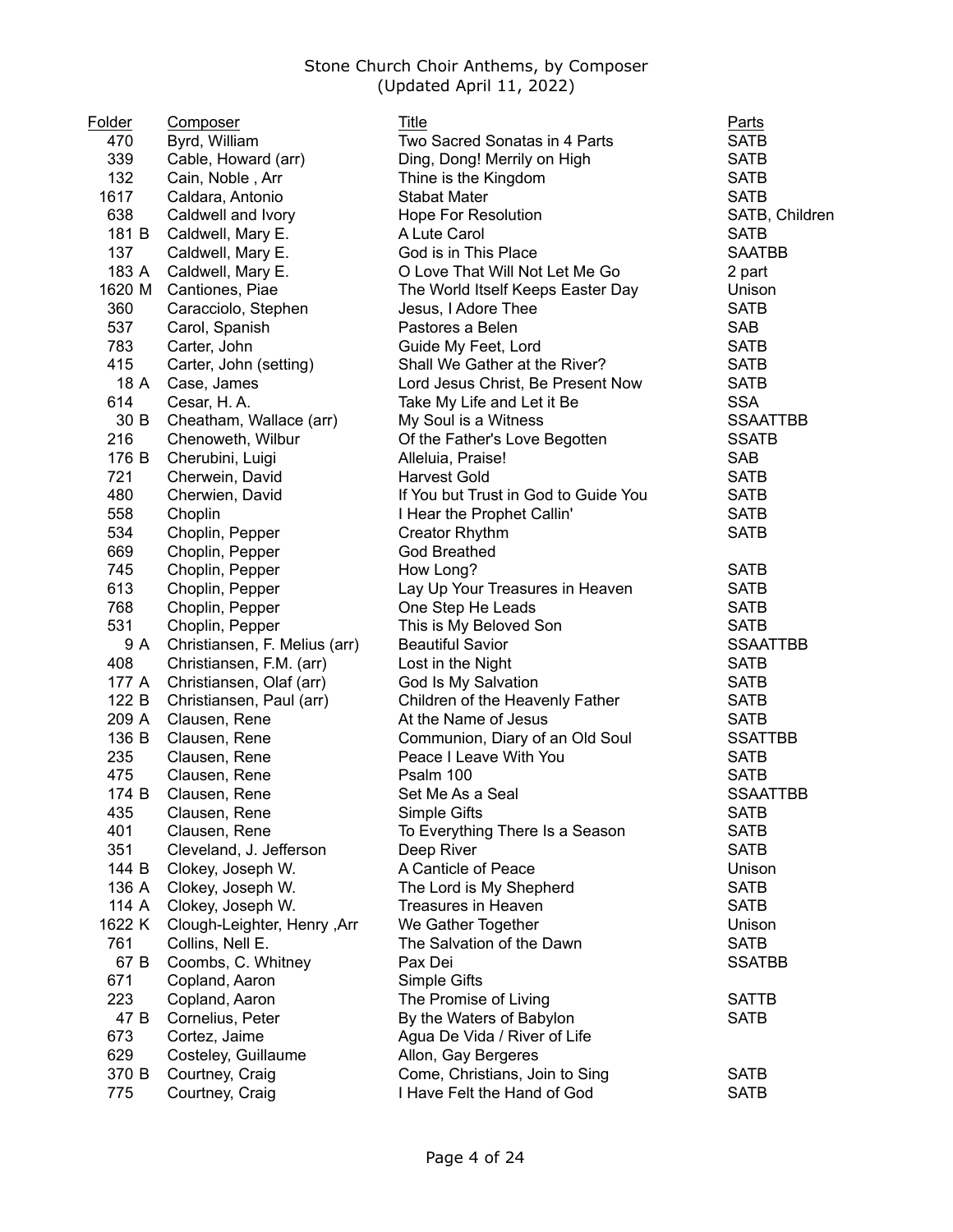| Folder | <b>Composer</b>                                         | Title                                                  | <b>Parts</b>    |
|--------|---------------------------------------------------------|--------------------------------------------------------|-----------------|
| 187    | Courtney, Craig                                         | It Is Well With My Soul                                | <b>SATB</b>     |
| 636    | Courtney, Craig                                         | One Faith, One Hope, One Lord                          | <b>TTBB</b>     |
| 566    | Courtney, Craig                                         | Procession Hymn for Palm Sunday                        |                 |
| 708    | Courtney, Craig                                         | The Gate of Heaven                                     | <b>SATB</b>     |
| 439    | Cram, James (arr)                                       | I Want Jesus To Walk With Me                           | <b>SATB</b>     |
| 185    | Croft, William                                          | O God, Our Help in Ages Past                           | <b>SATB</b>     |
| 715    | Croushorn, Brad                                         | We Trust In Alone                                      | <b>SATB</b>     |
| 1600 H | Cruger, Johann                                          | Jesu, Priceless Treasure                               | <b>SATB</b>     |
| 105    | Cruger, Johann                                          | Now Thank We All Our God                               | <b>SATB</b>     |
| 570    | Curry, Sheldon                                          | Down to the River to Pray                              |                 |
| 538    | Curtright, Carolee                                      | Jubilate!                                              | <b>SSA</b>      |
| 698    | Daquin, Louis-Claude                                    | Noel We Sing                                           | <b>SATB</b>     |
| 1620 R | Davids, Himlische Harpffe                               | Sing To the Lord of Harvest                            | 2 part          |
| 168 B  | Davis, Katherine                                        | Carol of the Drum                                      | <b>SATB</b>     |
| 56 A   | Davis, Katherine (arr)                                  | Let All Things Now Living                              | <b>SSATB</b>    |
| 260 A  | Davis, Walford                                          | God Be In My Head                                      | <b>SATB</b>     |
| 174 A  | Dawson, William L.                                      | There Is a Balm in Gilead                              | <b>SATB</b>     |
| 174 D  | Dawson, William L.                                      | There Is a Balm in Gilead                              | <b>TTBB</b>     |
| 230    | Dawson, William L.                                      | Ain'a That Good News!                                  | <b>SATB</b>     |
| 203    | Dawson, William L.                                      | Ezekiel Saw de Wheel                                   | <b>SATB Div</b> |
| 653    | Day, James                                              | <b>Four Communion Responses</b>                        | <b>SATB</b>     |
| 655    | Day, James                                              | The Bread                                              | <b>SATB</b>     |
| 373    | de Morales, Christobal                                  | O Shepherds, Tell Us Now                               | <b>SATB</b>     |
| 664    | de Victoria, Tomas Luis                                 | Popule Meus                                            |                 |
| 755    | Debons, Frederic                                        | Cantate Domino (Faux Canon)                            | <b>SAB</b>      |
| 396    | Debussy, Claude                                         | O Praise Ye the Lord (Martyrdom of St. Sabasti SSATTBB |                 |
| 1622 B | Decius, Nicolaus                                        | To God On High be Thanks and Praise                    | <b>SATB</b>     |
| 1612 O | des Prez, Josquin                                       | Come, O Creator Spirit, Come                           | <b>SATB</b>     |
| 440    | Dett, Nathaniel R.                                      | Listen To The Lambs                                    | <b>SATB</b>     |
| 377    | di Lasso, Orlando                                       | Tibi Laus                                              | <b>SATB</b>     |
| 157 A  | Dietterich, Philip (arr)                                | Carol of the Advent                                    | <b>SATB</b>     |
| 39 B   | Dietterich, Philip (arr)                                | Psalm 23                                               | <b>SATB</b>     |
| 502    | Dilworth, Rollo                                         | Keep on Travelin' Soldier                              | <b>SATB</b>     |
| 248 A  | Distler, Hugo                                           | For God So Loved the World                             | <b>SAB</b>      |
| 1612 A | Distler, Hugo                                           | Praise To the Lord, The Almighty                       | <b>SATB</b>     |
| 610    | Dixon, John S                                           | God Be In My Head                                      | <b>SATB</b>     |
| 1620 G | Dorrum, Ingebret, Transl.                               | O How Beautiful the Sky                                | 2 part          |
| 644    | Dorsey, Thomas                                          | Peace In the Valley                                    | <b>SATB</b>     |
| 29     | Douglas, Darrell (arr)                                  | Simple Gifts                                           | <b>SATB</b>     |
| 682    | Drennan, Patti                                          | Come With Me                                           | <b>SATB</b>     |
| 410    | Dressler, Gallus, M. Bighley, ed. I Am the Resurrection |                                                        | <b>SATB</b>     |
| 1619 P | Dretke, Leora Nylee                                     | Sing Alleluia! Christ is Born                          | <b>SAB</b>      |
| 1622 K | Drozdov, L.                                             | O Lord, We Pray                                        | <b>SATB</b>     |
| 1621   | Dubois, Theodore                                        | The Seven Last Words of Christ                         | <b>SSATTBB</b>  |
| 311    | Durufle, Maurice                                        | Ubi Caritas                                            | <b>SATB</b>     |
| 1600 J | Dvorak, Anton                                           | Blessed Jesu, Fount of Mercy                           | <b>SATB</b>     |
| 62 B   | Eddleman, David                                         | Alleluia Rock                                          | <b>SATB</b>     |
| 547    | Eddleman, David (arr)                                   | A La Nanita Nana                                       | <b>SA</b>       |
| 180 B  | Edwards, John O.                                        | Wassail                                                | <b>SATB</b>     |
| 725    | Edwards, Randy                                          | Sing To the Lord a New Song                            | <b>SATB</b>     |
| 1606 L | Effinger, Cecil                                         | Alleluia                                               | <b>SSAATTBB</b> |
| 1606 K | Effinger, Cecil                                         | And the Shepherds Turned Glorifying                    | <b>SSATB</b>    |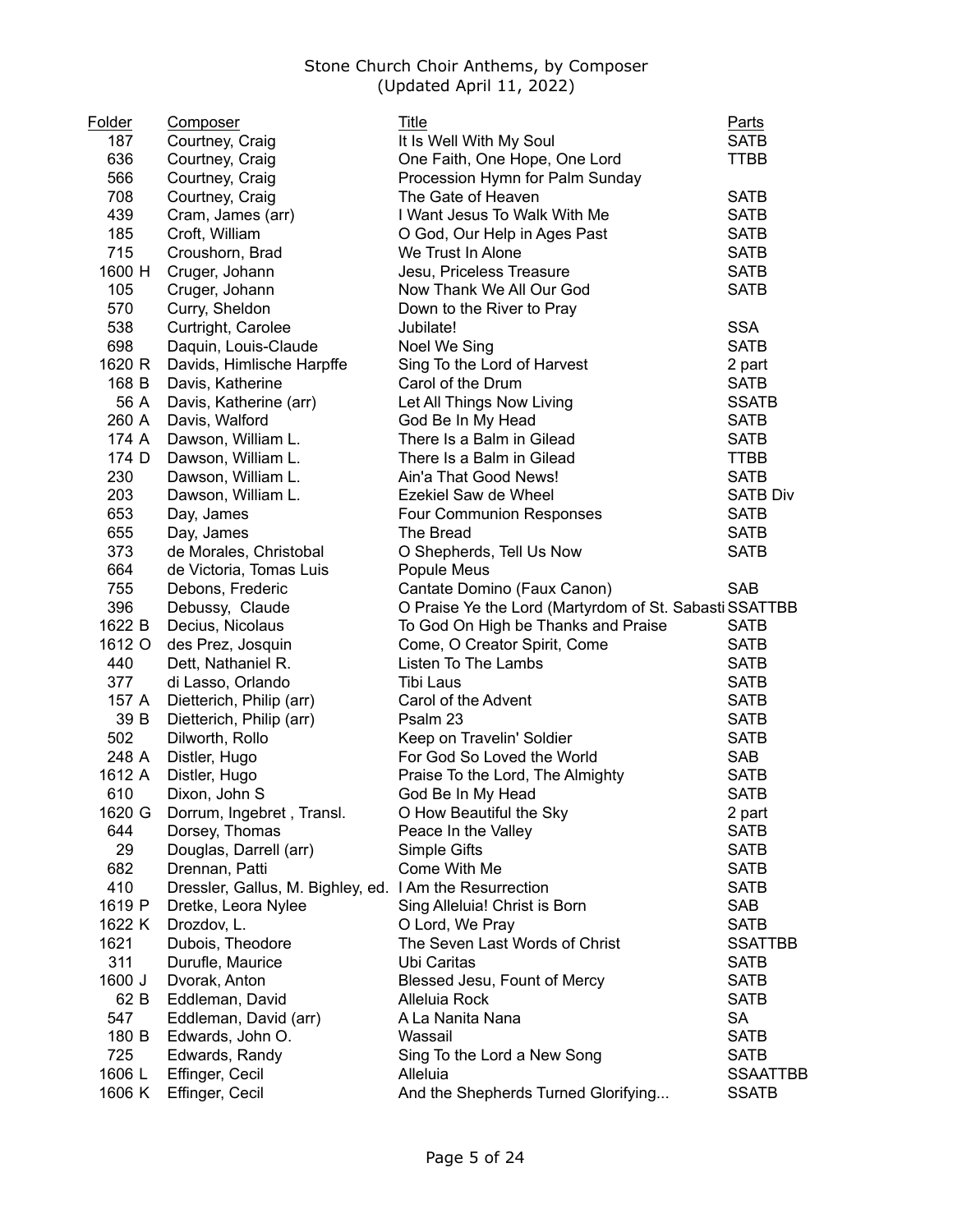| Folder | <b>Composer</b>                | Title                                             | <b>Parts</b>    |
|--------|--------------------------------|---------------------------------------------------|-----------------|
| 1606 G | Effinger, Cecil                | Gloria (And Suddenly There Was With)              | <b>SSAATB</b>   |
| 1606 B | Effinger, Cecil                | Hail, Highly Honored One!                         | <b>SSAATTBB</b> |
| 1606 C | Effinger, Cecil                | In Those Days There Came A Decree                 | S or A          |
| 1606   | Effinger, Cecil                | Interlude (But Mary Kept All These                | <b>SATB</b>     |
| 1606 F | Effinger, Cecil                | Pastorale (And There Were in the Same)            | <b>SATB</b>     |
| 1606 A | Effinger, Cecil                | Recitative (And the Angel Gabriel)                | A               |
| 1606 D | Effinger, Cecil                | Soliloquy (Mary Heard the Angels Sing)            | <b>SA</b>       |
| 1606 J | Effinger, Cecil                | Soliloquy (Tiny garments finely sewn)             | <b>SA</b>       |
| 1606 E | Effinger, Cecil                | The Nativity                                      | <b>SATB</b>     |
| 1606 H | Effinger, Cecil                | When the Angels Went Away from Them               | solo            |
| 109 B  | Elkins, Charles (arr)          | His Voice As the Sound of the Dulcimer Sweet SATB |                 |
| 533    | Ellen, Jane                    | Come and Sing Alleluia                            | <b>SA</b>       |
| 533 A  | Ellen, Jane                    | Love One Another                                  | <b>SA</b>       |
| 100 C  | Ellingboe, Bradley             | Tandi Tanga Jesus                                 | <b>SATB</b>     |
| 402    | Ellingboe, Bradley (arr)       | Let Us Talents & Tongues Employ                   | <b>SATB</b>     |
| 350    | Elvey, George; arr. Diane Bish | Crown Him with Many Crowns                        | <b>SATB</b>     |
| 139    | Englert, Eugene                | I Will Give Thanks to the Lord                    | <b>SATB</b>     |
| 1620 H | Englund, Karin W.              | <b>Thou Dost Guide</b>                            | 2 part          |
| 659    | Estes, Jerry                   | Our Gift For You                                  | <b>SATB</b>     |
| 1622 C | Farrant, Richard               | Hide Not Thou Thy Face From Us                    | <b>SATB</b>     |
| 1622 E | Farrant, Richard               | Lord, For Thy Tender Mercies' Sake                | <b>SATB</b>     |
| 341    | Faulkner, Quentin (arr)        | Jesu, Dulcis Memoria                              | <b>SATB</b>     |
| 112 A  | Faure, Gabriel                 | Again to Thy Dear Name                            | SA or TB        |
| 1615 E | Faure, Gabriel                 | Agnus Dei                                         | <b>SATTBB</b>   |
| 466    | Faure, Gabriel                 | Cantique de Jean Racine                           | <b>SATB</b>     |
| 35     | Faure, Gabriel                 | Comfort All Ye My People                          | <b>SATB</b>     |
| 1615 G | Faure, Gabriel                 | In Paradisum                                      | <b>SATTBB</b>   |
| 1615 A | Faure, Gabriel                 | Introit and Kyrie                                 | <b>SATTBB</b>   |
| 1615 F | Faure, Gabriel                 | Libera Me                                         | <b>SATTBB</b>   |
| 1615 B | Faure, Gabriel                 | Offertory                                         | <b>SATB</b>     |
| 1615 D | Faure, Gabriel                 | Pie Jesu                                          | S               |
| 1615 C | Faure, Gabriel                 | Sanctus                                           | <b>SATTBB</b>   |
| 758    | Faure, Gabriel                 | Sanctus (from Requiem)                            | <b>SATB</b>     |
| 750    | Faure, Gabriel (arr. Petker)   | Lamb of God, What Wondrous Love                   | <b>SATB</b>     |
| 1620 E | Fenno, Cordelia, Transl.       | Hark, Now, O Shepherds                            | 2 part          |
| 170 B  | Fetler, David                  | In Peace and Joy I Now Depart                     | SSAATTB         |
| 97 B   | Fettke, Tom                    | The Majesty and Glory of Your Name                | <b>SSATB</b>    |
| 237    | Fleming, L.L. (arr)            | Give Me Jesus                                     | <b>SATB</b>     |
| 420    | Flummerfelt, Joseph (arr)      | What is This Lovely Fragrance?                    | <b>SATB</b>     |
| 536    | Folk Song, Netherlands         | We Gather Together                                | <b>SATB</b>     |
| 737    | Forrest, Dan (arr)             | Be Thou My Vision                                 | <b>SATB</b>     |
| 72     | Franck, Cesar                  | O Lord Most Holy                                  | <b>SATB</b>     |
| 305    | Franck, Cesar                  | O Lord Most Holy                                  | SA or TB        |
| 145 A  | Franck, Cesar                  | Psalm 150                                         | <b>SATB</b>     |
| 1600L  | Franck, Cesar                  | Psalm 150, Praise Ye the Lord                     | <b>SATB</b>     |
| 22     | Franck, Melchior               | Unto Us a Child is Born                           | SSAATTBB        |
| 429    | Frank, Johann Wolfgang         | O Jesus, Grant Me Hope and Comfort                | <b>SATTBB</b>   |
| 1620 B | Freylinghausen                 | Come, Thou Long Expected Jesus                    | 2 part          |
| 319    | Friedell, Harold W.            | Draw Us in the Spirit's Tether                    | <b>SATB</b>     |
| 1620 Q | Fritsch, Ahasureus             | Lord God, We Worship Thee                         | 2 part          |
| 683    | Gabriel, Charles H.            | His Eye is on the Sparrow                         | <b>SATB</b>     |
| 726    | Gabrieli, Giovanni             | Come Let Us Sing a Song of Joy                    | <b>SATB</b>     |
|        |                                |                                                   |                 |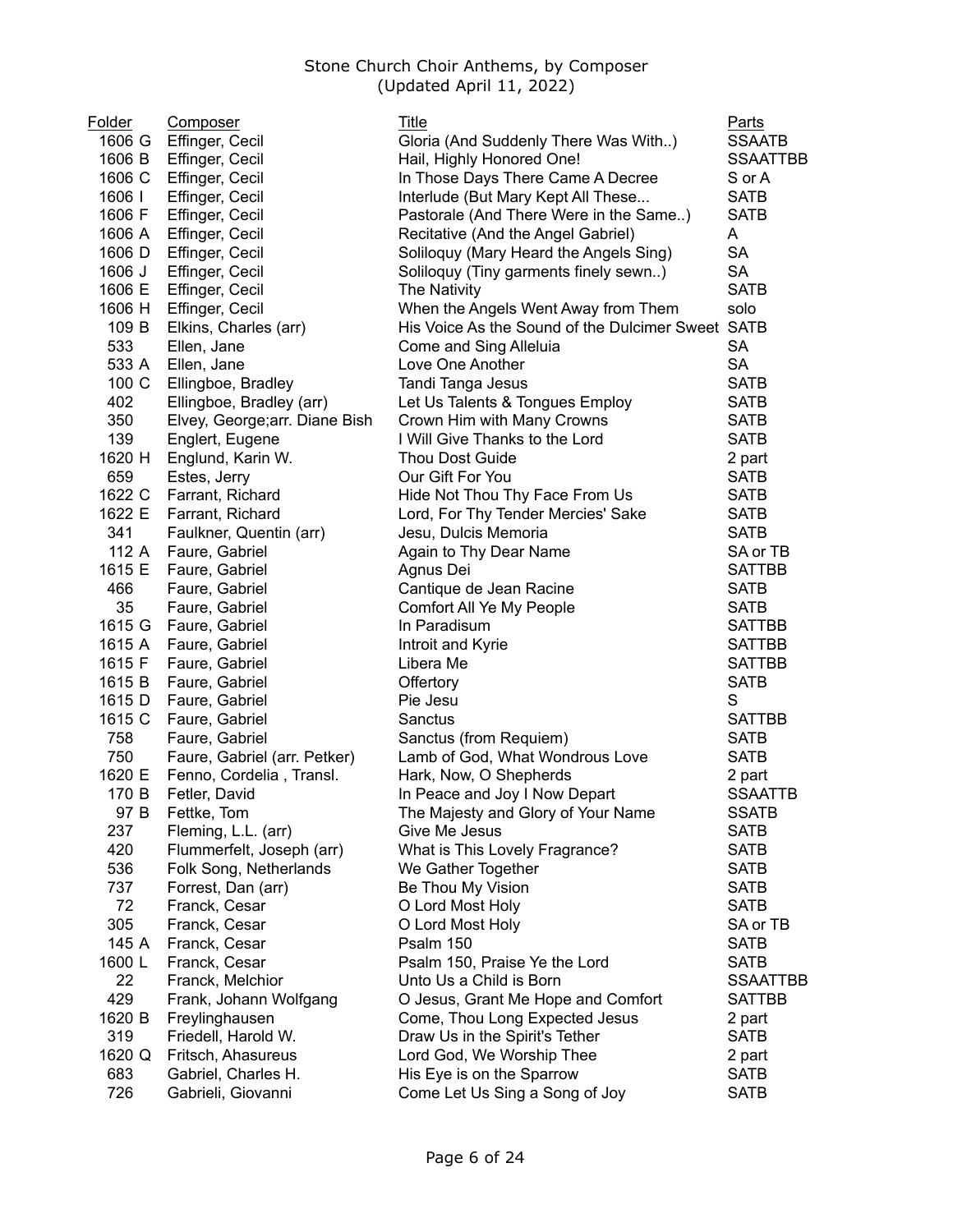| Folder | <b>Composer</b>                                                 | Title                                   | <b>Parts</b>        |
|--------|-----------------------------------------------------------------|-----------------------------------------|---------------------|
| 3 A    | Gagliardi, George                                               | A Psalm of Praise                       | <b>SATB</b>         |
| 650    | Galan, Jose Miguel                                              | Siyahamba                               | <b>SATB</b>         |
| 119 A  | Gallus (Handl), Jacob                                           | This is the Day                         | <b>SSAATTBB</b>     |
| 232    | Garcia, Gary                                                    | There is No Rose                        | <b>SATB</b>         |
| 323    | Gardner, John                                                   | Tomorrow Shall Be My Dancing Day        | <b>SATB</b>         |
| 87 B   | Gates, B. Cecil                                                 | The Lord's Prayer                       | <b>SATB</b>         |
| 1624   | Gaul, A.R.                                                      | The Holy City                           | <b>SATB</b>         |
| 83 A   | Gaul, Harvey                                                    | Spanish Easter Procession               | <b>SSAATTB</b>      |
| 794    | Gauntlett & Beyel                                               | Once In Royal David's City              | SATB, Brass Quintet |
| 616    | Gawthrop, Daniel                                                | A Gaelic Blessing                       | <b>SATB</b>         |
| 182 B  | Gawthrop, Daniel                                                | Sing Me to Heaven                       | <b>SSATB</b>        |
| 668    | Getty & Townsend                                                | Speak, O Lord                           |                     |
| 1612 P | Gibbons, Orlando                                                | O Lord, Increase My Faith               | <b>SATB</b>         |
| 1622 G | Gibbons, Orlando                                                | O Lord, Increase My Faith               | <b>SATB</b>         |
| 168 A  | Gibbons, Orlando                                                | Ye That Do Your Master's Will           | <b>SATB</b>         |
| 412    | Giles, Randall (arr)                                            | Jesu, Dulcis Memoria                    | <b>SATB</b>         |
| 712    | Giorgianni, Mario & Mollicone, H Christmas Story                |                                         | <b>SATB</b>         |
| 156 B  | Glarum, L. Stanley                                              | <b>Sing Praises</b>                     | <b>SATB</b>         |
| 210    | Glarum, L. Stanley                                              | The Beatitudes                          | <b>SSAATTBB</b>     |
| 18 B   | Glinka, M.                                                      | Cherubim Song                           | <b>SSAATTBB</b>     |
| 568    | Gooddall, Howard                                                | The Lord is my Shepherd                 |                     |
| 591    | Goss, John                                                      | See Amid the Winter's Snow              |                     |
| 66     | Goss, John                                                      | O Saviour of the World                  | <b>SATB</b>         |
| 69     | Goss, John                                                      | O Taste, and See, How Gracious the Lord | <b>SATB</b>         |
| 1612 F | Goudimet, Claude                                                | Comfort, Comfort Ye My People           | <b>SATB</b>         |
| 1600 H | Gounod, Charles                                                 | Holy, Holy, Holy (Sanctus)              | <b>SATTB</b>        |
| 160 B  | Gounod, Charles                                                 | Sanctus & Benedictus                    | <b>SATTB</b>        |
| 78     | Gounod, Charles                                                 | Send Out Thy Light                      | <b>SATTBB</b>       |
| 1600 D | Gounod, Charles                                                 | Unfold, Ye Portals                      | <b>SATB</b>         |
| 1600 O | Gounod, Charles                                                 | Unfold, Ye Portals                      | <b>SATTBB</b>       |
| 175 B  | Graham, Robert                                                  | We Beseech Thee                         | <b>SATB</b>         |
| 790    | Graham/Lovland                                                  | You Raise Me Up                         | <b>SATB</b>         |
| 489    | Grazioli, Giovanni                                              | God Be with Thee                        | <b>SAB</b>          |
| 205    | Gregor, Christian                                               | Hosanna                                 | <b>SA</b>           |
| 599    | Gretchaninoff                                                   | <b>Nunc Dimittis</b>                    | <b>SATB</b>         |
| 79 B   | Grieg, Edvard                                                   | God's Son Hath Set Me Free              | <b>SATB</b>         |
| 228    | Grotenhuis                                                      | Song of Triumph                         | <b>SATB</b>         |
| 239    | Gruber, Franz                                                   | Night of Silence / Silent Night         | <b>SATB</b>         |
| 757    | Gruber, Franz (arr. Weir, Hanna) Silent Night (after Lauridson) |                                         | SATB, violin        |
| 1612 Q | Gumpeltzhaimer, Adam                                            | When My Last Hour is Close at Hand      | <b>SATB</b>         |
| 681    | Hairston, Jester                                                | In That Great Gettin' Up Morning        | <b>SATB</b>         |
| 685    | Hairston, Jester                                                | Poor Man Lazarus                        | TB                  |
| 155    | Hairston, Jester                                                | Mary's Little Boy Chile                 | <b>SSATTB</b>       |
| 104 B  | Hairston, Jester                                                | Oh, Rocka My Soul                       | <b>SSATTBB</b>      |
| 118 B  | Hairston, Jester                                                | Who'll Be A Witness For My Lord         | <b>SSATB</b>        |
| 245    | Hairston, Jester (arr)                                          | Elijah Rock                             | <b>SSATB</b>        |
| 641    | Halley, Paul                                                    | Sound Over All Waters                   | <b>SAT</b>          |
| 233    | Halloran, Jack (arr)                                            | Witness                                 | <b>SSAATTBB</b>     |
| 236    | Hammerschmidt, Andreas                                          | Thanks Be to God                        | 2 part              |
| 559    | Hampton                                                         | Praise His Holy Name!                   | <b>SAT</b>          |
| 597    | Hampton                                                         | <b>True Light</b>                       | <b>SATB</b>         |
| 694    | Handel, Georg F.                                                | All We Like Sheep (Messiah)             | <b>SATB</b>         |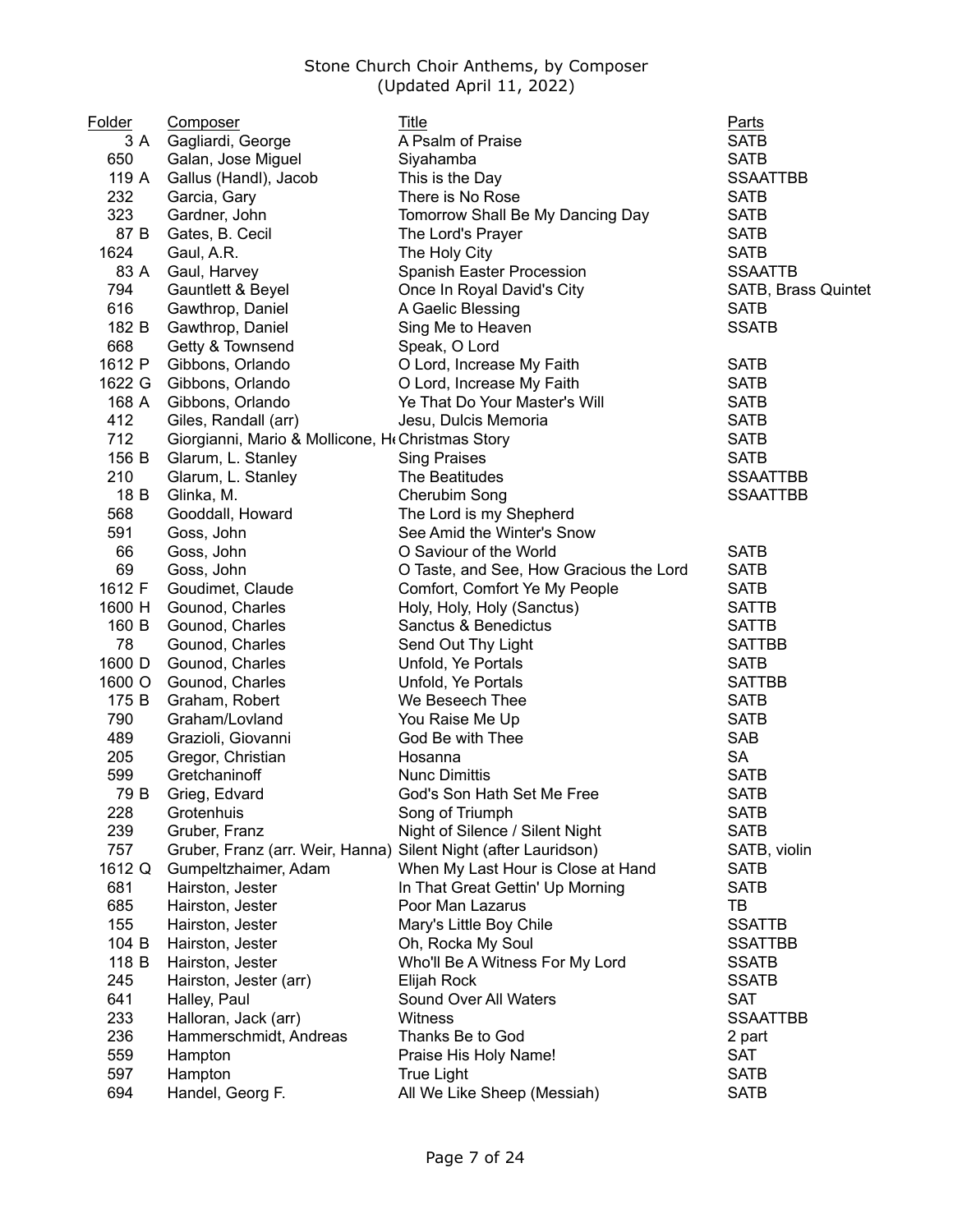| Folder | Composer         | Title                                                                           | <b>Parts</b>               |
|--------|------------------|---------------------------------------------------------------------------------|----------------------------|
| 696    | Handel, Georg F. | Behold the Lamb of God (Messiah)                                                | <b>SATB</b>                |
| 724    | Handel, Georg F. | Glory To God                                                                    | <b>SATB</b>                |
| 1613   | Handel, Georg F. | 'Tis Well, My Friends!                                                          | T                          |
| 1613 A | Handel, Georg F. | Ah! Wretched, Wretched Israel!                                                  | <b>SATB</b>                |
| 1602 J | Handel, Georg F. | All We Like Sheep Have Gone Astray                                              | <b>SATB</b>                |
| 1602 B | Handel, Georg F. | And He Shall Purify                                                             | Unison                     |
| 1600 P | Handel, Georg F. | And the Glory of the Lord                                                       | <b>SATB</b>                |
| 1602 A | Handel, Georg F. | And the Glory of the Lord                                                       | <b>SATB</b>                |
| 6      | Handel, Georg F. | And the Glory of the Lord (Messiah)                                             | <b>SATB</b>                |
| 1602   | Handel, Georg F. | And With His Stripes We Are Healed                                              | <b>SATB</b>                |
| 1613 H | Handel, Georg F. | Arm, Arm, Ye Brave!                                                             | <b>SATB</b>                |
| 160 A  | Handel, Georg F. | Awake the Trumpets Lofty Sound                                                  |                            |
| 1602 G | Handel, Georg F. | Behold the Lamb of God                                                          | <b>SATB</b>                |
| 372 B  | Handel, Georg F. | <b>Blessed Be God</b>                                                           | <b>SATB</b>                |
| 1602 S | Handel, Georg F. | But Thanks Be To God                                                            | <b>SATB</b>                |
| 1613 J | Handel, Georg F. | Call Forth Thy Pow'rs, My Soul!                                                 | <b>SATB</b>                |
| 1613 N | Handel, Georg F. | Come, Ever-Smiling Liberty                                                      | <b>SA</b>                  |
| 1613 P | Handel, Georg F. | Disdainful of Danger                                                            | <b>SATB</b>                |
| 1613 C | Handel, Georg F. | Enough! To Heav'n We Leave the Rest                                             | B                          |
| 1613 S | Handel, Georg F. | Fall'n is the Foe                                                               | <b>SATB</b>                |
| 1613 E | Handel, Georg F. | Father of Heav'n!                                                               | A                          |
| 1613 C | Handel, Georg F. | For Sion Lamentation Make                                                       | <b>SATB</b>                |
| 1602 D | Handel, Georg F. | For Unto Us a Child is Born                                                     | <b>SATB</b>                |
| 1613 H | Handel, Georg F. | From Capharsalama on Eagle Wings I Fly                                          | ??                         |
| 1613 V | Handel, Georg F. | From Mighty Kings He Took the Spoil                                             | S                          |
| 1613 B | Handel, Georg F. | From the Dread Scene                                                            | <b>ST</b>                  |
| 1600 P | Handel, Georg F. | Glory To God                                                                    | <b>SATB</b>                |
| 1602 E | Handel, Georg F. | Glory To God                                                                    | <b>SATB</b>                |
| 1613 W | Handel, Georg F. | Hail, Judea, Happy Land                                                         | <b>SATB</b>                |
| 34     | Handel, Georg F. | Hallelujah Chorus                                                               | <b>SATB</b>                |
| 1600 R | Handel, Georg F. | Hallelujah Chorus                                                               | <b>SATB</b>                |
| 1602 Q | Handel, Georg F. | Hallelujah Chorus                                                               | <b>SATB</b>                |
| 1600 M | Handel, Georg F. | Hallelujah, Amen                                                                | <b>SATB</b>                |
| 1622 R | Handel, Georg F. | Hallelujah, Amen                                                                | <b>SATB</b>                |
| 1613 Q | Handel, Georg F. | Haste ye, My Brethren                                                           | B                          |
| 578    | Handel, Georg F. | He Sent a Thick Darkness                                                        |                            |
| 1602 K | Handel, Georg F. | He Trusted in God That He Would Deliver                                         | <b>SATB</b>                |
| 1613 R | Handel, Georg F. | Hear us, O Lord                                                                 | <b>SATB</b>                |
| 1602 F | Handel, Georg F. | His Yoke is Easy & His Burthen Light                                            | <b>SATB</b>                |
| 1600 Q | Handel, Georg F. | Holy Art Thou                                                                   | <b>SATB</b>                |
| 1622 D | Handel, Georg F. | How Beautiful Are the Feet of Him                                               | <b>SATB</b>                |
| 1613 Y | Handel, Georg F. | How Vain is Man                                                                 | Τ                          |
| 1613 G | Handel, Georg F. | I Feel the Diety Within                                                         | B                          |
| 527    | Handel, Georg F. | In Thee, O Lord, Have I Trusted                                                 | <b>SATB</b>                |
| 1622 D | Handel, Georg F. | In Thee, O Lord, Have I Trusted                                                 | <b>SATB</b>                |
| 64     | Handel, Georg F. | Jesus, Sun of Life, My Splendor                                                 | <b>SATB</b>                |
| 1613 K |                  |                                                                                 |                            |
| 1602 M | Handel, Georg F. | Lead On, Lead On!                                                               | <b>SATB</b><br><b>SATB</b> |
|        | Handel, Georg F. | Let All the Angels of God Worship Him                                           |                            |
| 330    | Handel, Georg F. | Let Justice Reign                                                               | <b>SATB</b>                |
| 250    | Handel, Georg F. | Let My Heart and Soul Praise the Lord<br>Let their Celestial Concerts All Unite | Unison                     |
| 476    | Handel, Georg F. |                                                                                 | <b>SATB</b>                |
| 1602 P | Handel, Georg F. | Let Us Break Their Bonds Asunder                                                | <b>SATB</b>                |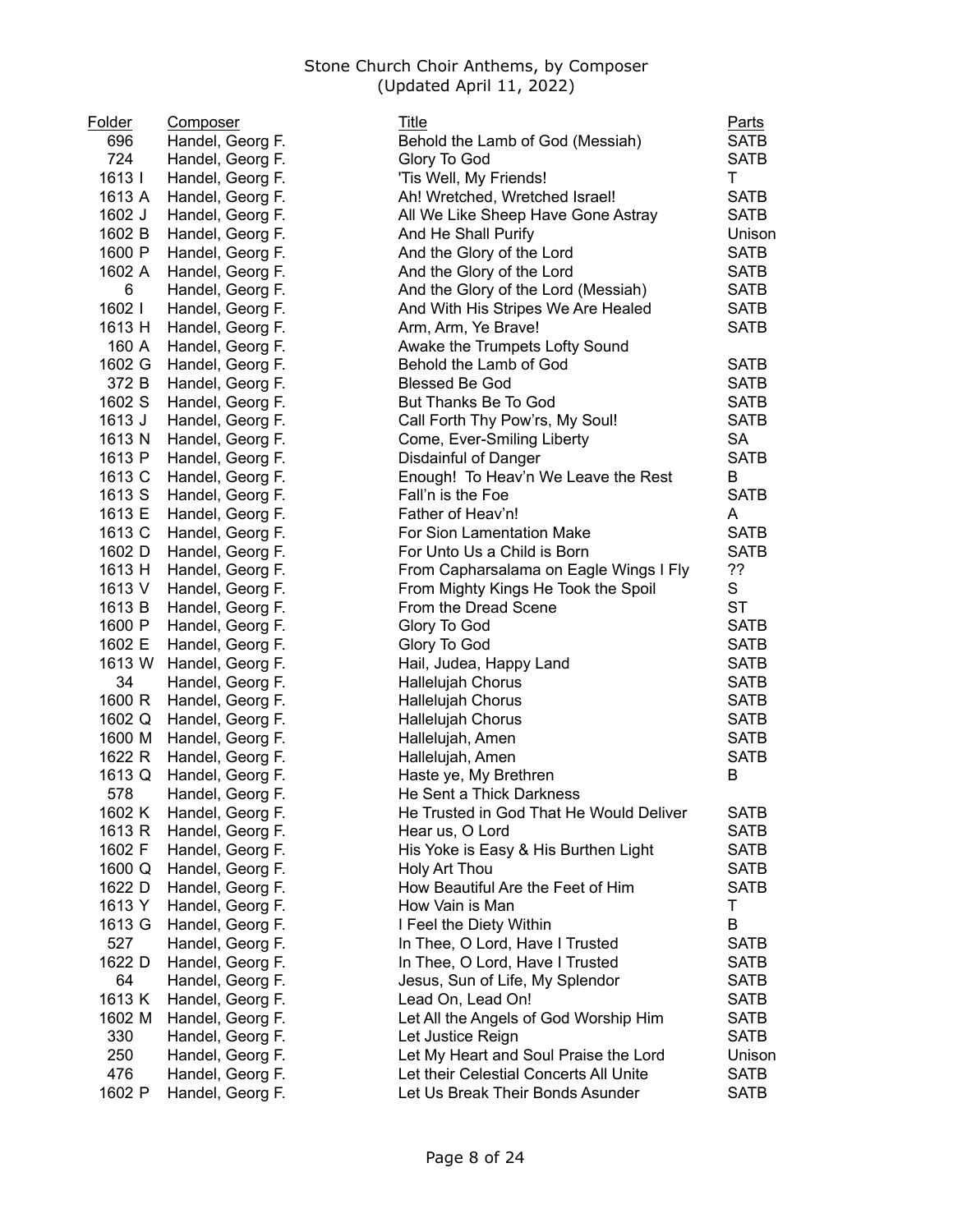| <b>Folder</b> | <b>Composer</b>                              | Title                                          | <b>Parts</b>  |
|---------------|----------------------------------------------|------------------------------------------------|---------------|
| 1602L         | Handel, Georg F.                             | Lift Up Your Heads, O Ye Gates                 | <b>SSATB</b>  |
| 1613 A        | Handel, Georg F.                             | Mourn, Ye Afflicted Children                   | <b>SATB</b>   |
| 1613 D        | Handel, Georg F.                             | My Zealous Father, Now At Rest                 | <b>SATB</b>   |
| 1613 O        | Handel, Georg F.                             | My Zealous Father, Now At Rest                 | Т             |
| 1613 L        | Handel, Georg F.                             | No Unhallowed Desire                           | T             |
| 1613 D        | Handel, Georg F.                             | Not Vain is All This Storm of Grief            | B             |
| 1613 F        | Handel, Georg F.                             | O Father, Whose Almighty Pow'r                 | <b>SATB</b>   |
| 1613 M        | Handel, Georg F.                             | O Liberty, Thou Choicest Treasure              | S             |
| 94 A          | Handel, Georg F.                             | O Thou That Tellest Good Tidings to Zion       | <b>SATB</b>   |
| 1602 C        | Handel, Georg F.                             | O Thou That Tellest Good Tidings to Zion       | <b>SATB</b>   |
| 1613 F        | Handel, Georg F.                             | Oh Grant It, Heav'n                            | S             |
| 1613 Z        | Handel, Georg F.                             | Oh Judas, Oh my Brethren!                      | B             |
| 1613 M        |                                              |                                                | <b>SA</b>     |
|               | Handel, Georg F.                             | Oh Lovely Peace                                | S             |
| 1613 U        | Handel, Georg F.                             | Oh, Let Eternal Honours                        | B             |
| 1613 E        | Handel, Georg F.                             | Pious Orgies, Pious Airs                       |               |
| 107           | Handel, Georg F.                             | Praise the Lord                                | <b>SATB</b>   |
| 134           | Handel, Georg F.                             | Praise to God, Who Rules the Earth             | <b>SATB</b>   |
| 1613 N        | Handel, Georg F.                             | Rejoice, Oh Judah!                             | <b>SATB</b>   |
| 1613          | Handel, Georg F.                             | See, the Conqu'ring Hero Comes!                | <b>SATB</b>   |
| 1602 R        | Handel, Georg F.                             | Since by Man Came Death                        | <b>SATB</b>   |
| 116           | Handel, Georg F.                             | Sing Praise to God                             | <b>SATB</b>   |
| 1613 J        | Handel, Georg F.                             | Sing Unto God                                  | <b>SATB</b>   |
| 1613 T        | Handel, Georg F.                             | Sion Now Her Head Shall Raise                  | <b>SATB</b>   |
| 1613 G        | Handel, Georg F.                             | So Shall the Lute and Harp Awake               | S             |
| 1613 B        | Handel, Georg F.                             | Sound an Alarm!                                | <b>SATB</b>   |
| 1602 H        | Handel, Georg F.                             | Surety He Hath Borne our Griefs                | <b>SATB</b>   |
| 1613 K        | Handel, Georg F.                             | Sweet Flow the Strains                         | Τ             |
| 1613 X        | Handel, Georg F.                             | Thanks to My Brethren!                         | T             |
| 183 C         | Handel, Georg F.                             | The Anthem on the Peace                        | <b>SATB</b>   |
| 1602 N        | Handel, Georg F.                             | The Lord Gave the Word                         | <b>SATB</b>   |
| 1602 O        | Handel, Georg F.                             | Their Sound is Gone Out Into All Lands         | <b>SATB</b>   |
| 130           | Handel, Georg F.                             | Then Round About the Starry Throne             | <b>SATB</b>   |
| 1613 L        | Handel, Georg F.                             | To Heav'n's Almighty King We Kneel             | <b>SATB</b>   |
| 1613 D        | Handel, Georg F.                             | We Never Will Bow Down                         | <b>SATB</b>   |
| 524 A         | Handel, Georg F.                             | Worthy is the Lamb (intro only)                | <b>SATB</b>   |
| 524           | Handel, Georg F.                             | Worthy is the Lamb That Was Slain              | <b>SATB</b>   |
| 1602 T        | Handel, Georg F.                             | Worthy is the Lamb That Was Slain              | <b>SATB</b>   |
| 1619 F        | Harker, Flaxington                           | How Beautiful Upon the Mountains               | SAB           |
| 499           | Harlan, Benjamin                             | A Joyous Easter Psalm                          | <b>SATB</b>   |
| 500           | Harlan, Benjamin                             | We Bring His Light                             | <b>SATB</b>   |
| 658           | Harmon, Neil                                 | I Heard the Bells On Christmas Day             | <b>SATB</b>   |
| 627           | Harris, Ed                                   | Jesus, Keep Me Near the Cross                  | <b>SATB</b>   |
| 316           | Harris, Ron & Carol                          | In This Very Room                              | <b>SATB</b>   |
| 456           | Harrison, Lou                                | Gloria                                         | <b>SATB</b>   |
| 20 A          | Hassler, Hans & Greyson Norma Contate Domino |                                                | <b>SATB</b>   |
| 632           | Hassler, Hans Leo                            | Dixit Maria ad Angelum                         | <b>SATB</b>   |
| 262           | Hassler, Hans Leo                            | Shepherds Quaked when the Angel Told Them SATB |               |
| 106 A         | Hassler, Hans Leo                            | Cantate Domino (O Sing Unto the Lord)          | <b>SATB</b>   |
| 452           | Hassler, Hans Leo                            | Master, Show Thy Mercy Unto Us                 | <b>SATB</b>   |
| 1622 W        | Hassler, Hans Leo                            | O Sing Unto the Lord                           | <b>SATB</b>   |
| 68 B          | Hatton, John & R. Shaw (arr)                 | O God, Beneath Thy Guiding Hand                | <b>SATTBB</b> |
| 13            | Haydn, F. Josef                              | Christ the Lord is Risen                       | <b>SSAATB</b> |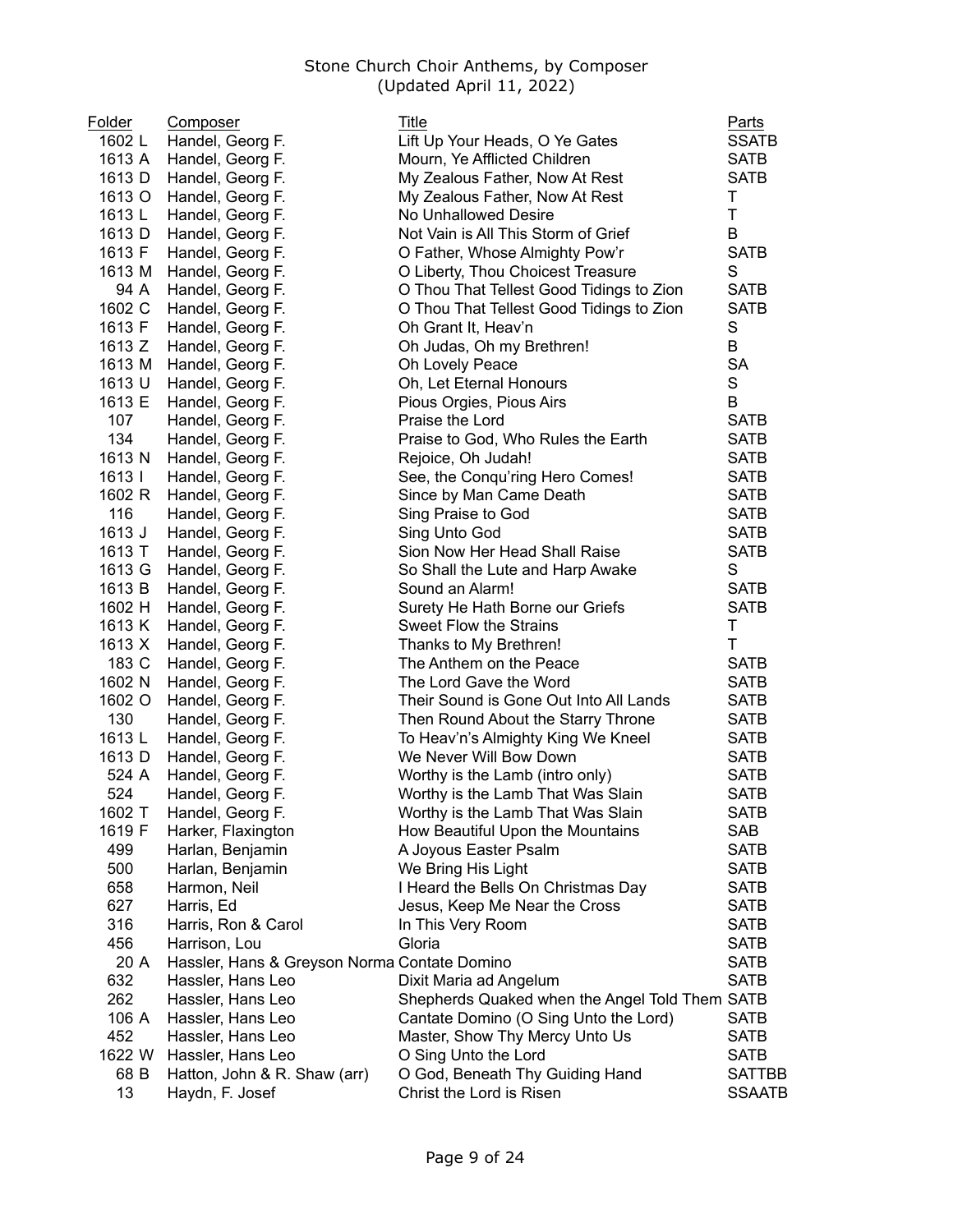| <b>Folder</b> | <b>Composer</b>                                         | <b>Title</b>                             | <b>Parts</b>  |
|---------------|---------------------------------------------------------|------------------------------------------|---------------|
| 71            | Haydn, F. Josef                                         | Gloria                                   | <b>SATB</b>   |
| 221           | Haydn, F. Josef                                         | <b>Great and Glorious</b>                | <b>SATB</b>   |
| 122 C         | Haydn, F. Josef                                         | In Thee, O Lord                          | <b>SATB</b>   |
| 530           | Haydn, F. Josef                                         | Lo, My Shepherd Is Divine                | <b>SATB</b>   |
| 131 B         | Haydn, F. Josef                                         | O Praise the Lord with Heart and Voice   | <b>SATB</b>   |
| 416           | Haydn, F. Josef                                         | The Heavens Are Telling                  | <b>SATB</b>   |
| 1600 S        | Haydn, F. Josef                                         | The Heavens Are Telling                  | <b>SATB</b>   |
| 331           | Haydn, Johann Michael                                   | Veni Creator Spiritus                    | <b>SATB</b>   |
| 688           | Haydn, Joseph                                           | Great is the Lord                        | <b>SATB</b>   |
| 457           | Haydn, Joseph                                           | Sanctus from Harmoniemesse               | <b>SATB</b>   |
| 88 A          | Haydn, Michael                                          | Lauft, irh Hirten, allzugleich           | <b>SATB</b>   |
| 565           | Hayes, Mark                                             | <b>Celtic Communion</b>                  |               |
| 564           | Hayes, Mark                                             | Psalm of Celebration                     | <b>SATB</b>   |
| 736           | Hayes, Mark                                             | Sing To the Lord a New Song              | <b>SATB</b>   |
| 667           | Hayes, Mark                                             | Spirit Come Down                         |               |
| 561           | Hayes, Mark                                             | Steady My Trembulin' Soul                | <b>SATB</b>   |
| 560           | Hayes, Mark                                             | Swingin' with the Saints                 | <b>SATB</b>   |
| 388           | Hayes, Mark (arr)                                       | All Creatures of Our God and King        | <b>SATB</b>   |
| 618           | Hayes, Mark (arr)                                       | For the Beauty of the Earth-concertino   | <b>SATB</b>   |
| 1614 L        | Held, Wilber                                            | Come, O Lord, and Open the Way For Us    | Unison        |
| 1614 H        | Held, Wilber                                            | Come, O Lord, and Set Us Free            | <b>SA</b>     |
| 1614 D        | Held, Wilber                                            | Come, O Lord, Into our Loneliness        | <b>SSATB</b>  |
| 1614 F        | Held, Wilber                                            | Come, O Lord, with Strength and Power    | <b>SSATB</b>  |
| 1614          | Held, Wilber                                            | Dayspring                                | SA            |
| 1614 C        | Held, Wilber                                            | Emmanuel                                 | Unison        |
| 1614 J        | Held, Wilber                                            | Into the Darkness of our Warring World   | <b>SATB</b>   |
| 1614 A        | Held, Wilber                                            | Introduction                             | Unison        |
| 1614 K        | Held, Wilber                                            | Key of David                             | Unison        |
| 1614 B        | Held, Wilber                                            | Lord of Might                            | <b>SATB</b>   |
| 1614 E        | Held, Wilber                                            | Lord of Might                            | TB            |
| 1614 G        | Held, Wilber                                            | Rod of Jesse                             | Unison        |
| 14 C          | Helgen, John                                            | Let Us Break Bread Together              | <b>SATB</b>   |
| 68 A          | Heller, Ruth (arr)                                      | O Come, All Ye Faithful (Adeste Fideles) | <b>SSATB</b>  |
| 345 A         | Helvey, Howard                                          | O Lux Beatissima                         | <b>SATB</b>   |
| 1600 T        | Henschel, George                                        | Morning Hymn                             | <b>SAATBB</b> |
| 433           | Herbert, George/Baker, Robt.                            | Let All The World                        | <b>SATB</b>   |
| 1612 K        | Hillert, Richard                                        | Surely He Has Borne Our Griefs           | <b>SATB</b>   |
| 472 B         | Hobby, Robert                                           | My Lord What a Morning                   | <b>SATB</b>   |
| 498           | Hoffman, Elisha                                         | Are You Washed in the Blood              | <b>SATB</b>   |
| 498           | Hoffman, Elisha                                         | You Shall Go Out with Joy                | <b>SATB</b>   |
| 543           | Holst, Gustav                                           | Choral Fantasy on Old Carols             | <b>SATB</b>   |
| 722           | Holst, Gustav                                           | In the Bleak Midwinter                   | <b>SATB</b>   |
| 562           | Holst, Gustav (arr)                                     | Personent Hodie (Christmas Song)         | Unison        |
| 792           | Holst, Gustav and Betinis, Abbie In the Bleak Midwinter |                                          | <b>SATB</b>   |
| 20 B          | Honneger                                                | The Death of David                       | <b>SATB</b>   |
| 263           | Hood, Pamela                                            | Alas! Did My Savior Bleed/Amaz Grace     | Treble, Bass  |
| 615           | Hopkins, Stephen M.                                     | Clap Your Hands                          | <b>SATB</b>   |
| 765           |                                                         | We Are Singing                           | <b>SATB</b>   |
| 451           | Hopson, Hal                                             |                                          |               |
|               | Hopson, Hal H.                                          | A Psalm of Confession                    | <b>SATB</b>   |
| 206           | Hopson, Hal H.                                          | Song of Zechariah                        | SAB           |
| 240           | Horman, John D.                                         | Psalm 67                                 | <b>SATB</b>   |
| 45            | Hovhannes, Alan                                         | From the End of the Earth                | <b>SATB</b>   |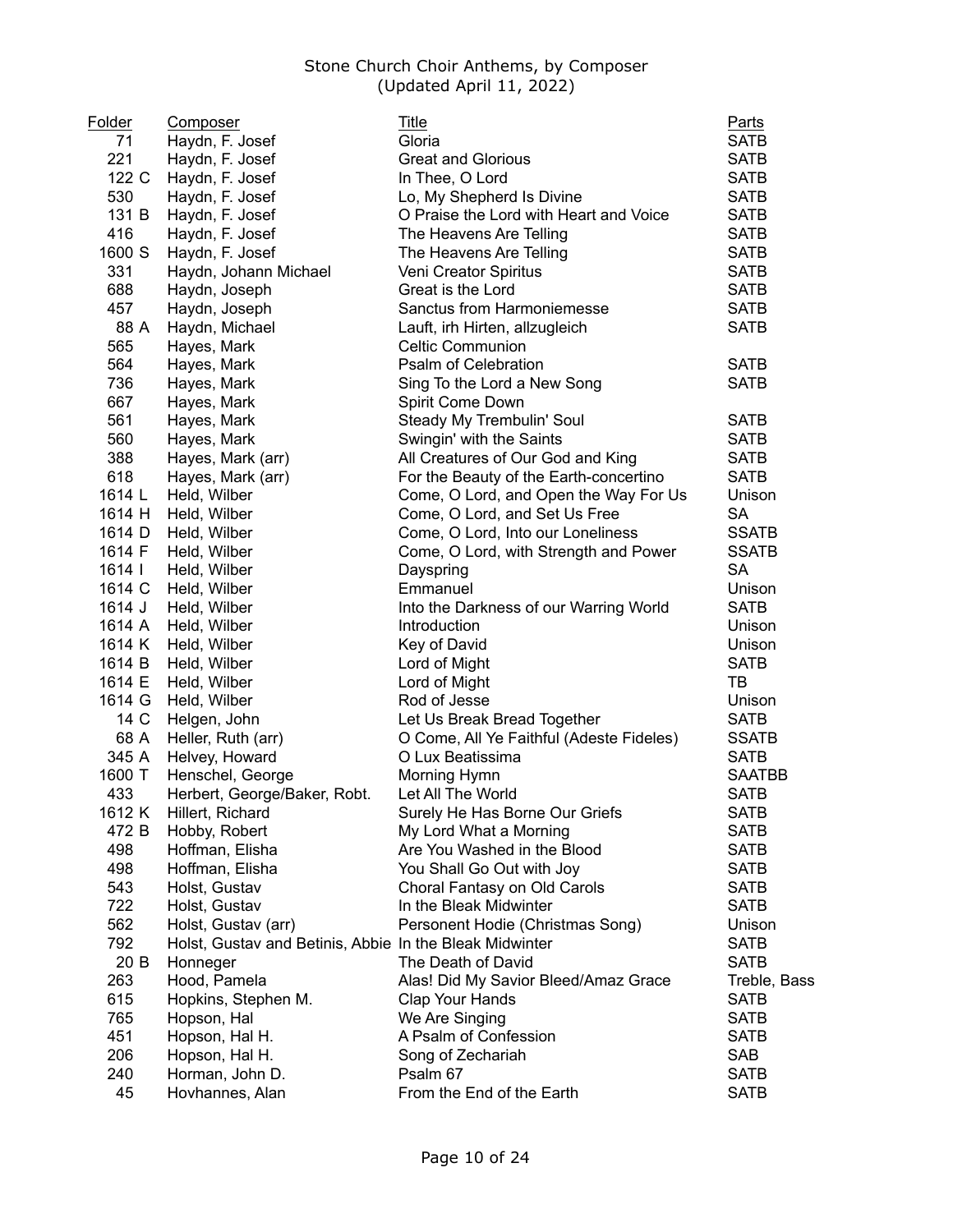| Folder        | <b>Composer</b>                  | <u>Title</u>                                        | <u>Parts</u>         |
|---------------|----------------------------------|-----------------------------------------------------|----------------------|
| 432           | Hovland, Egil                    | Saul                                                | <b>SATB</b>          |
| 403           | Howells, Herbert                 | Behold, O God Our Defender                          | <b>SSAATB</b>        |
| 329           | Howells, Herbert                 | Like as the Hart Desireth the Waterbrooks           | <b>SATB</b>          |
| 246           | Howells, Herbert                 | O Pray for the Peace of Jerusalem                   | <b>SATB</b>          |
| 374           | Hubin, Royce H.                  | The Willow Glen Waltz                               | Unison               |
| 249           | Hughes, Robert J.                | Savior, Lead Me                                     | <b>SATB</b>          |
| 169 B         | Hullah, John P., Adapter         | Go Not Far From Me, O God                           | <b>SATB</b>          |
| 1619 B        | Hullah, John P., Adapter         | Go Not Far From Me, O God                           | <b>SAB</b>           |
| 38            | Hummel, Johann N.                | Gloria                                              | <b>SATB</b>          |
| 343           | Hunt, William (arr)              | Maria Walks Amid the Thorn                          | <b>SATB</b>          |
| 506           | Hutchings, J                     | Deep Peace                                          | Unison               |
| 229 A         | Ireland, John                    | Greater Love Hath No Man                            | <b>SSAATTBB</b>      |
| 1600 V        | Ivenoff, Michail I.              | Bless the Lord                                      | <b>SATB</b>          |
| 575           | Jackobsen, Betty                 | <b>Blessed Be God</b>                               |                      |
| 53 B          | James, Will                      | Jesus, Our Lord, We Adore Thee                      | <b>SSAATTBB</b>      |
| 49 A          | James, Will                      | Almighty God of Our Fathers                         | <b>SSAATTBB</b>      |
| 36            | James, Will                      | Hear My Prayer                                      | <b>SAATB</b>         |
| 140           | James, Will                      | Sing and Rejoice                                    | <b>SSATTBB</b>       |
| 75 C          | Johnson, David (arr)             | Oh Dearest Lord, Thy Sacred Head                    | <b>SATB</b>          |
| 200 A         | Johnson, David N. (arr)          | Saw Ye My Savior?                                   | <b>SATB</b>          |
| 248 B         | Johnson, Hall                    | Ain't Got Time to Die                               | <b>SATB</b>          |
| 322           | Johnson, Hall                    | Ride On, King Jesus                                 | <b>SATB</b>          |
| 430           | Johnson, Ralph M.                | Be Still, and Know That I Am God                    | <b>SATB</b>          |
| 704           | Jones, Isaiah                    | <b>Great and Wondrous</b>                           | <b>SATB</b>          |
| 473           | Jones, Isiah                     | Fill My Cup                                         | <b>SSAA</b>          |
| 563           | Joubert                          | Torches                                             | <b>SATB</b>          |
| 335           | Jungst, Hugo (arr)               | While Shepherds Watched Their Sheep                 | SATB + echo          |
| 1622 A        | Kastalsky, Alexander D.          | Hail, Holy Light!                                   | <b>SSATTB</b>        |
| 267           | Keen and Althouse                | Homeward Bound                                      | <b>SATB</b>          |
| 540           | Kemp, Helen                      | A Lenten Love Song                                  | Unison               |
| 707           | Kendzia, Tom                     | Ps. 51: Create in Me                                | <b>SATB</b>          |
| 556           | Keverin, Phillip (arr)           | Still, Still, Still                                 | <b>SATB</b>          |
| 106 B         | Kinscella, Hazel G.              | Sing Noel                                           | <b>SATB</b>          |
| 87 A          | Kirby, Charles                   | Peace Like a River                                  | <b>SATB</b>          |
| 793           | Kirchner, Shawn                  | I'll Be On My Way                                   | SATB, Baritone Solo  |
| 161           | Kirk, Theron                     | Alleluia, Praise Ye the Lord                        | <b>SSATTB</b>        |
|               |                                  | O Sons and Daughters                                |                      |
| 145 B<br>62 A | Kirk, Theron                     | Praise God in His Holiness                          | SSATB<br><b>SATB</b> |
| 129 A         | Kirk, Theron<br>Kirk, Theron     | Praise To God                                       | <b>SATB</b>          |
| 427           |                                  | Drop, Drop, Slow Tears                              | <b>SATB</b>          |
| 666           | Klein, James L.<br>Koerts, James |                                                     |                      |
| 1600 U        |                                  | Open My Eyes, Spirit Divine                         |                      |
|               | Kopylow, Andre                   | Alleluia! Christ is Risen                           | <b>SSAATTBB</b>      |
| 1622 P        | Kopylow, Andre                   | God is a Spirit                                     | <b>SATB</b>          |
| 501           | Kosche, Kenneth                  | It Is a Good Thing                                  | <b>SATB</b>          |
| 91 A          | Kountz, Richard                  | Carol of the Questioning Child                      | <b>SATB</b>          |
| 123 A         | Kountz, Richard                  | Rise Up Early                                       | <b>SATB</b>          |
| 507           | Kremser, E.                      | Prayer of Thanksgiving                              | <b>TTBB</b>          |
| 1600 A        | Kremser, E.                      | Prayer of Thanksgiving                              | <b>SATB</b>          |
| 376           | Kromm, Leroy                     | Ubi Caritas/Where True Love&Charity Are Four Unison |                      |
| 1628 B        | LaMontaine, John                 | A Boy Was Born                                      | <b>SATB</b>          |
| 1628 D        | LaMontaine, John                 | And So Our Sorrow Is Turned to Game                 | <b>SATB</b>          |
| 1628 G        | LaMontaine, John                 | Gloria In Excelsis Deo                              | <b>SATB</b>          |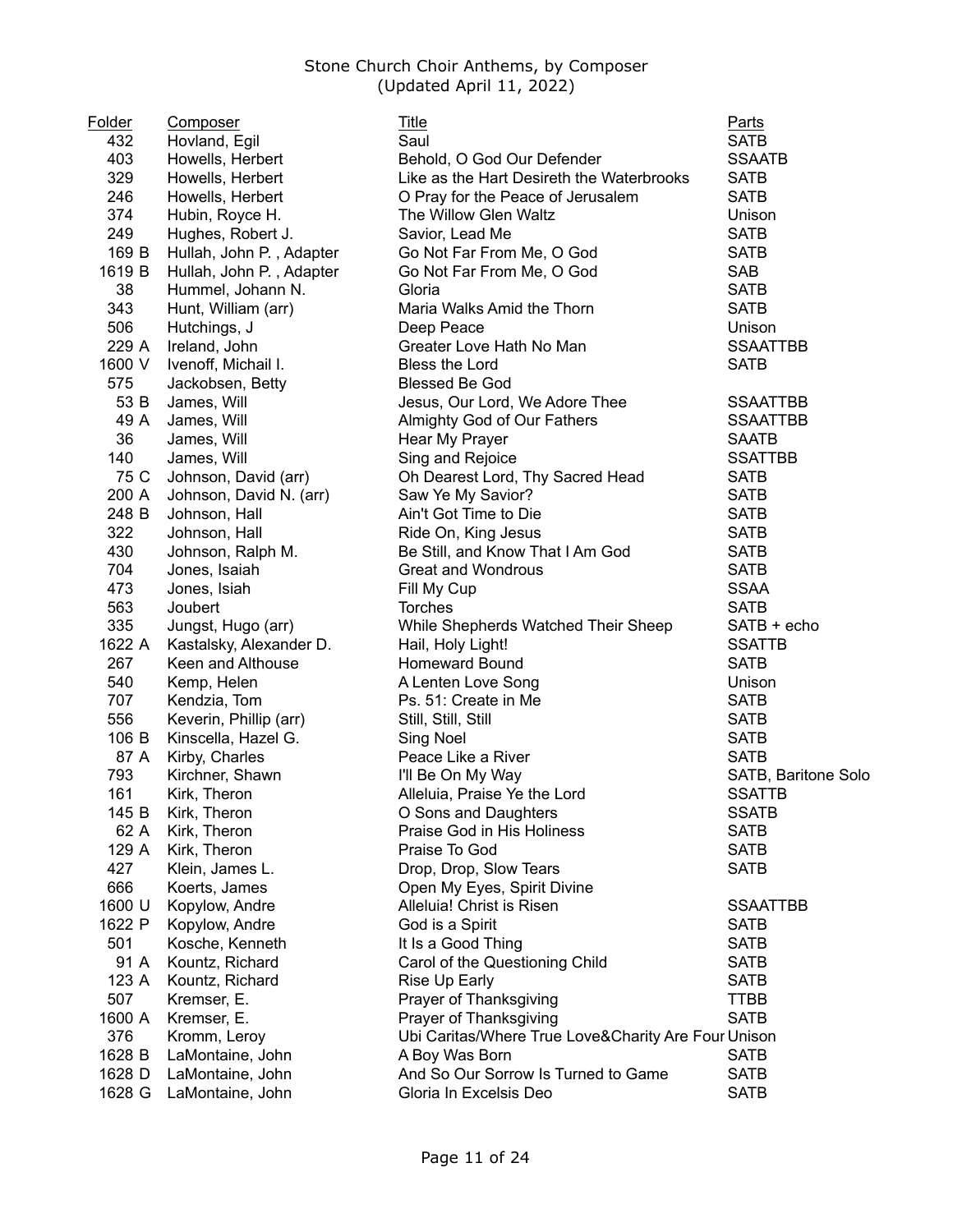| Folder | <b>Composer</b>                          | Title                                              | <b>Parts</b>    |
|--------|------------------------------------------|----------------------------------------------------|-----------------|
| 1628 E | LaMontaine, John                         | Look Upon a Little Child                           | <b>SATB</b>     |
| 1628 A | LaMontaine, John                         | The Lord At First Did Adam Make                    | <b>SATB</b>     |
| 1628 C | LaMontaine, John                         | There Is a Flower                                  | <b>SATB</b>     |
| 1628 F | LaMontaine, John                         | Ut Hoy                                             | <b>SATB</b>     |
| 674    | Landry, Carey                            | Bathed in the Waters of Life                       |                 |
| 748    | Lange, Kinley                            | Where Two or Three are Gathered                    | $(2$ part)      |
| 95 A   | Langford, Samuel                         | When I Survey the Wondrous Cross                   | <b>SATB</b>     |
| 654    | Lantz, David                             | <b>Finally Home</b>                                | <b>SATB</b>     |
| 742    | Lantz, David and Marti                   | The Hour Is Come!                                  | <b>SATB</b>     |
| 770    | Lantz, David III                         | Thy Will Be Done                                   | <b>SATB</b>     |
| 382    | Larkin, Michael                          | Calvary (Were you there when they crucified M SATB |                 |
| 680    | Larson, Lloyd                            | Cross of Christ, O Sacred Tree                     | <b>SATB</b>     |
| 741    | Larson, Lloyd                            | Death, Where Is Your Sting?                        | 2 Part          |
| 665    | Larson, Lloyd                            | Introit on Easter Hymn                             |                 |
| 647    | Larson, Lloyd, arr                       | A Rock In a Weary Land                             | <b>SATB</b>     |
| 436    | Lasso, Orlando                           | Jubilate Deo                                       | <b>SATB</b>     |
| 354    | Lassus, Orlandus                         | Domine, Labia Mea Aperies                          | <b>SATB</b>     |
| 390    | Lau, Linus                               | Quemadmodum Desiderat Cervus Ad Fortes SATB        |                 |
| 337    | Lau, Robert                              | As I Went to Bethlehem                             | <b>SATB</b>     |
| 619    | Lau, Robert (arr)                        | Give Me Jesus                                      | <b>SATB</b>     |
| 626    | Lau, Robert (arr)                        | Holy, Holy, Holy - concertato on                   | <b>SATB</b>     |
| 504    | Lauridsen, Morten                        | O Magnum Mysterium                                 | <b>SATB</b>     |
| 677    | Lauridsen, Morten                        | Sure On This Shining Night                         |                 |
| 426    | Lauridsen, Morten                        | Ubi Caritas et Amor                                | <b>SATB</b>     |
| 465    | Lawson, Phillip (arr)                    | Noel Nouvelet (traditional French Carol)           | <b>SATTBB</b>   |
| 60 B   | Leaf, Robert                             | Come with Rejoicing                                | Unison          |
| 9 B    | Leavitt, John                            | Ubi Caritas                                        | <b>SATB</b>     |
| 179 B  | Lee, Peggy                               | Peace On Earth (Silent Night)                      | <b>SA</b>       |
| 358    | Leech, Bryan Jeffery                     | Hosanna (Processional)                             | <b>SATB</b>     |
| 428    | Leighton, Kenneth                        | Give Me the Wings of Faith                         | <b>SATB</b>     |
| 104 A  | Leisring, Volckmar                       | Let All the Nations Praise the Lord                | <b>SSAATTBB</b> |
| 1622 H | Leisring, Volckmar                       | Ye Sons and Daughter of the King                   | <b>SATTTBBB</b> |
| 346    | Lekberg, Sven                            | Make a Joyful Noise unto the Lord                  | <b>SSAATTBB</b> |
| 637    | Lennon, John                             | Imagine                                            |                 |
| 202 A  | Leontovich, M.                           | Carol of the Bells                                 | <b>SATB</b>     |
| 171    | Lewandowski, Louis                       | Psalm 150 (Hallelujah, Praise The Lord)            | <b>SATB</b>     |
| 1619 L | Licht, Myrtha B.                         | <b>Fair Easter</b>                                 | SAB             |
| 577    | Liebergen Patrick                        | Let There Be Peace (Israeli Folk Song)             |                 |
| 718    | Lim, Swee-Hong (Arr. Kemp, Hel Wind Song |                                                    | <b>SA</b>       |
| 153 A  | Lindeman, Ludvig M.                      | Built on the Rock                                  | <b>SSATTBB</b>  |
| 1620 N | Lindeman, Ludvig M.                      | Easter Morning, Joyous Dawning                     | Unison          |
| 1619 H | Lipscomb, Helen                          | I Sing the Mighty Power of God                     | <b>SAB</b>      |
| 494 B  | Llowry                                   | How Can I Keep from Singing                        | <b>SAB</b>      |
| 602    | Lloyd Weber, Andrew                      | <b>Jesus Christ Superstar</b>                      | <b>SATB</b>     |
| 200 B  | Lotti, Antonio                           | Sanctus & Benedictus                               | <b>SATB</b>     |
| 231    | Lotti, Antonio                           | Surely He Hath Borne our Griefs                    | <b>SAB</b>      |
| 1622 E | Lotti, Antonio                           | Surely He Hath Borne our Griefs                    | <b>SAB</b>      |
| 120 B  | Lovelace, Austin C.                      | How Long Wilt Thou Forget Me?                      | <b>SATB</b>     |
| 127    | Lovelace, Austin C.                      | What Shall I Render to My God?                     | <b>SATB</b>     |
| 764    | Lowry, Robert & Lightfoot, Mary          | How Can I Keep From Singing?                       | <b>SATB</b>     |
| 778    | Luboff, Norman                           | <b>African Mass</b>                                | <b>SATB</b>     |
| 760    | Luboff, Norman                           | African Mass, Kyrie                                | <b>SATB</b>     |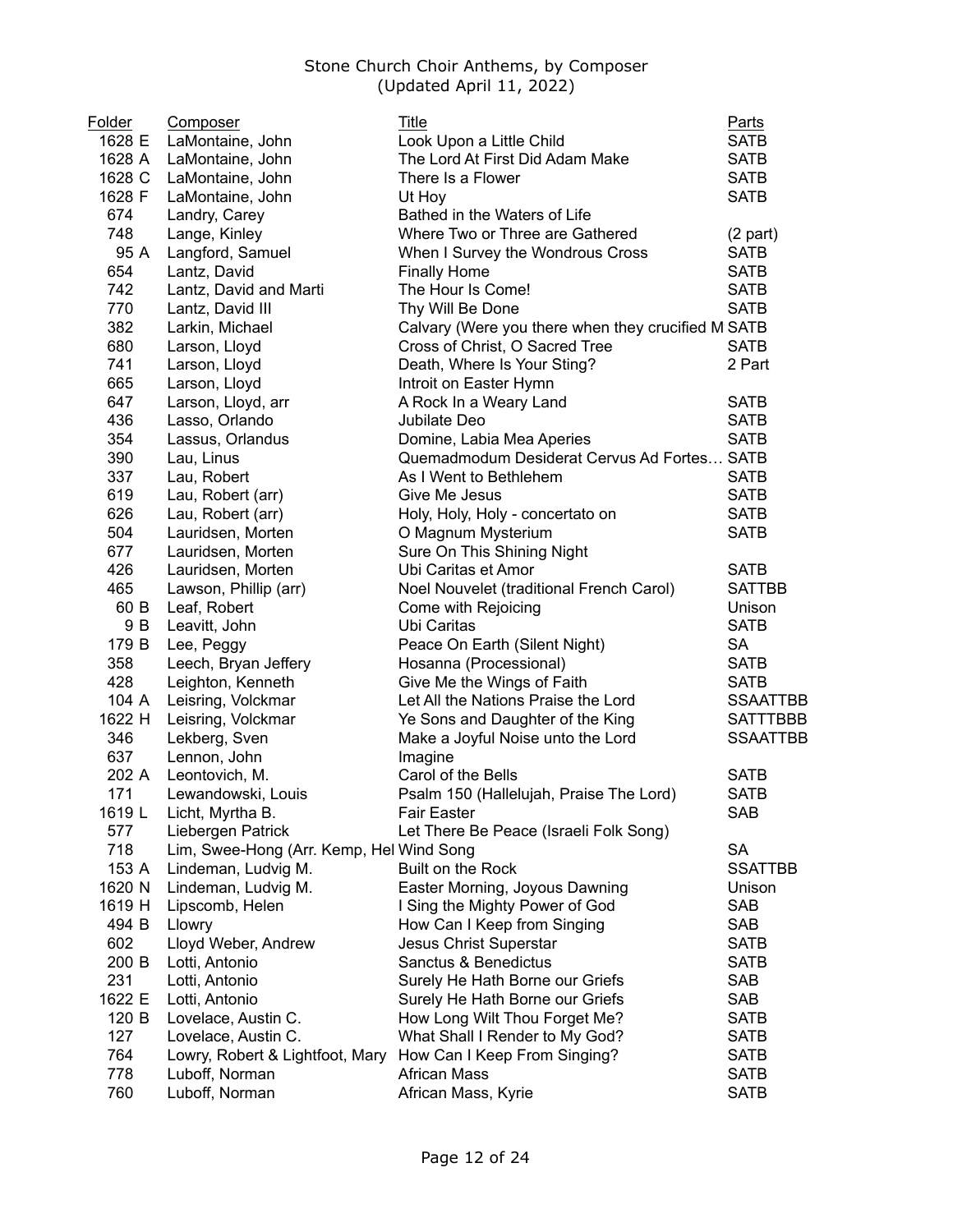| Folder | Composer                               | Title                                  | Parts                         |
|--------|----------------------------------------|----------------------------------------|-------------------------------|
| 656    | Luboff, Norman (arr)                   | Just a Closer Walk With Thee           | <b>SATB</b>                   |
| 215    | Luboff, Norman (arr)                   | <b>Silent Night</b>                    | <b>SAATTBB</b>                |
| 159 B  | Luboff, Norman (arr)                   | Still, Still, Still                    | <b>SATB</b>                   |
| 1612 J | Luis de Victoria, Tomas                | Hosanna to the Son of David            | <b>SATB</b>                   |
| 207 A  | Luis de Victoria, Tomas                | Kyrie Eleison                          | <b>SATB</b>                   |
| 1622 S | Luis de Victoria, Tomas                | O Thou Joy of Loving Hearts            | <b>SATB</b>                   |
| 371 B  | Luther, Martin                         | A Mighty Fortress Is Our God           | <b>SSAATTBB</b>               |
| 301    | Lutkin, Peter C.                       | The Lord Bless You & Keep You (7 Fold) | <b>SATB</b>                   |
| 219    | Lvovsky, G.V.                          | Hospodi Pomilui                        | <b>SATB</b>                   |
| 135    | Lynes, Frank                           | The Earth is the Lord's                | <b>SATB</b>                   |
| 65     | Lynn, George, Editor                   | O Magnify the Lord with Me             | <b>SATB</b>                   |
| 70     | Macfarlane, Will C.                    | Open Our Eyes                          | <b>SAATTBB</b>                |
| 1619 C | Macfarlane, Will C.                    | Open Our Eyes                          | <b>SAB</b>                    |
| 8 B    | Maclean                                | <b>Evening Collect</b>                 | <b>SATB</b>                   |
| 100 B  | Maker, Frederick, Wetzler (arr)        | Christ is Risen! Alleluia!             | <b>SATB</b>                   |
| 75 A   | Malin, Don, Arr                        | Prayer                                 | <b>SATB</b>                   |
| 520    | Mallotte                               | The Lord's Prayer                      | <b>SATB</b>                   |
| 1619 A | Malotte, Albert Hay                    | The Lord's Prayer                      | <b>SAB</b>                    |
| 344    | Manzo, Laura                           | They Shall Soar as Eagles              | <b>SATB</b>                   |
| 63     | Marsh, W.J.                            | O Come, Let Us Sing!                   | <b>SSATBB</b>                 |
| 48 A   | Marshall, Jane M.                      |                                        | <b>SATB</b>                   |
| 15 A   |                                        | Awake, My Heart<br>Blessed is the Man  | <b>SATB</b>                   |
| 164    | Marshall, Jane M.<br>Marshall, Jane M. | <b>Fanfare for Easter</b>              |                               |
| 10     |                                        |                                        | <b>SATB</b>                   |
| 14 B   | Marshall, Jane M.                      | He Comes to Us                         | <b>SATTB</b>                  |
| 115 B  | Marshall, Jane M.                      | Let Us Break Bread Together            | <b>SATB</b><br><b>SSATTBB</b> |
| 128    | Marshall, Jane M.                      | My Eternal King                        |                               |
| 173    | Marshall, Jane M.                      | Praise the Lord                        | <b>SATB</b>                   |
|        | Marshall, Jane M.                      | We Come unto Our Fathers' God          | <b>SATB</b>                   |
| 751    | Martin, Gilbert M.                     | Cross-Cry                              | <b>SATB</b>                   |
| 788    | Martin, Gilbert M.                     | In the Bleak Midwinter                 | <b>SATB</b>                   |
| 785    | Martin, Gilbert M.                     | No Golden Carriage, No Bright Toy      | <b>SATB</b>                   |
| 784    | Martin, Gilbert M.                     | The Jesus Gift                         | <b>SATB</b>                   |
| 355 A  | Martin, Gilbert M.                     | When I Survey the Wondrous Cross       | <b>SATB</b>                   |
| 663 A  | Martin, John                           | Ring Out Ye Bells of Hope              |                               |
| 421    | Martinson, Joel                        | Pervasive, Never-absent One            | <b>SATB</b>                   |
| 411    | Martinson, Joel                        | Three Days Had Passed                  | <b>SATB</b>                   |
| 362    | Mathias, William                       | Lift Up Your Heads, O Ye Gates         | SAATB                         |
| 247    | Mathias, William                       | As Truly as God Is Our Father          | <b>SAATB</b>                  |
| 325    | Mathias, William                       | <b>Bell Carol</b>                      | <b>SSATB</b>                  |
| 193    | Mathias, William                       | Let All the People Praise Thee, O God  | <b>SSAATTBB</b>               |
| 326    | Mathias, William                       | Sweet Was the Song                     | <b>SATB</b>                   |
| 1618   | Matthews, H. Alexander                 | The Story of Christmas                 | <b>SSAATTBB</b>               |
| 112 B  | Matthews, Thomas                       | O Heavenly Father                      | <b>SATB</b>                   |
| 28 B   | Matthews, Thomas                       | The Lord is My Shepherd                | <b>SATB</b>                   |
| 253    | McGlohon, Loonis                       | Listen With Your Eyes                  | <b>SATB</b>                   |
| 214    | Mechem, Kirke                          | It is Good to Give Thanks              | Unison                        |
| 769    | Medema, Ken                            | And This Is Love                       | <b>SATB</b>                   |
| 1630   | Mendelssohn, Felix                     | As The Hart Pants (Psalm 42)           | SATB, soloists                |
| 398    | Mendelssohn, Felix                     | For He Shall Give His Angels           | <b>SSAATTBB</b>               |
| 529    | Mendelssohn, Felix                     | Happy and Blest Are They               | <b>SATB</b>                   |
| 399    | Mendelssohn, Felix                     | He That Shall Endure                   | <b>SATB</b>                   |
| 508    | Mendelssohn, Felix                     | He, Watching over Israel               | <b>SATB</b>                   |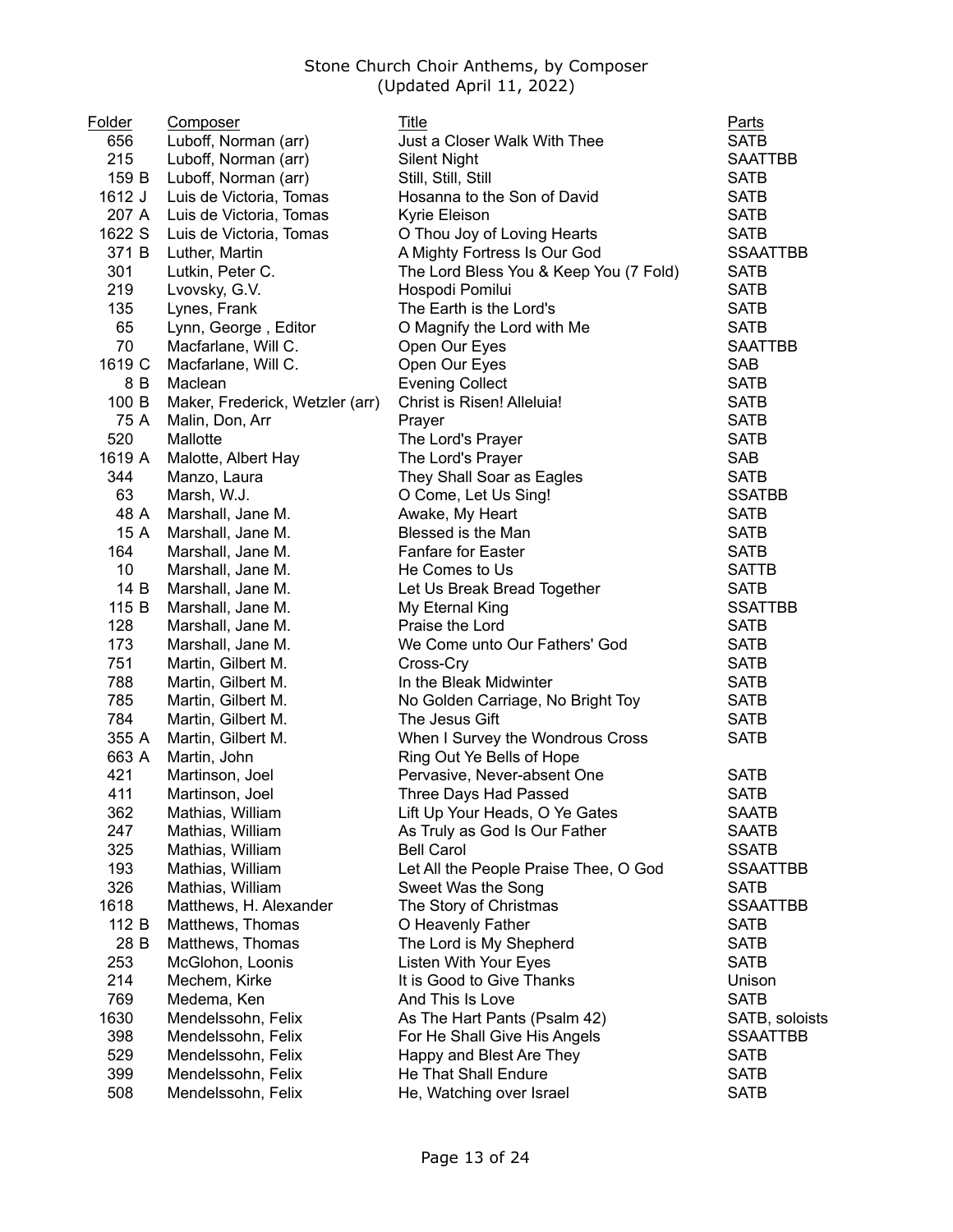| Folder | Composer                       | Title                                              | <b>Parts</b>    |
|--------|--------------------------------|----------------------------------------------------|-----------------|
| 437    | Mendelssohn, Felix             | Heilig, Heilig, Heilig (Holy, Holy, Holy)          | <b>SSAATTBB</b> |
| 687    | Mendelssohn, Felix             | Hymn of Praise, final Chorus                       | <b>SATB</b>     |
| 517    | Mendelssohn, Felix             | I Waited for the Lord                              | <b>SS/SATB</b>  |
| 779    | Mendelssohn, Felix             | <b>Lift Thine Eyes</b>                             | <b>SSA</b>      |
| 749    | Mendelssohn, Felix             | Lord, In Thy Mercy (Verlich uns Friedn)            | <b>SATB</b>     |
| 393    | Mendelssohn, Felix             | Then Shall Your Light Break Forth #43              | <b>SATB</b>     |
| 754    | Mendelssohn, Felix             | And Then Shall Your Light Break Forth              | <b>SATB</b>     |
| 1610 Z | Mendelssohn, Felix             | And Then Shall Your Light Break Forth              |                 |
| 1610 A | Mendelssohn, Felix             | And Then Shall Your Light Break Forth              | <b>SATB</b>     |
| 1610 F | Mendelssohn, Felix             | As God the Lord of Sabaoth                         | <b>SATB</b>     |
| 1610 G | Mendelssohn, Felix             | Baal, We Cry to Thee                               | <b>SSAATTBB</b> |
| 1610   | Mendelssohn, Felix             | Baal! Baal!                                        | <b>SATB</b>     |
| 1610 N | Mendelssohn, Felix             | <b>Be Not Afraid</b>                               | <b>SATB</b>     |
| 1610 T | Mendelssohn, Felix             | Behold, God the Lord                               | <b>SATB</b>     |
| 1610 E | Mendelssohn, Felix             | Blessed Are the Men Who Fear Him                   | <b>SATB</b>     |
| 1610 X | Mendelssohn, Felix             | But The Lord From the North                        | <b>SSAATTBB</b> |
| 1610 J | Mendelssohn, Felix             | Cast Thy Burden Upon the Lord                      | <b>SATB</b>     |
| 366    | Mendelssohn, Felix             | Chorale, from St. Paul's Oratorio                  | <b>SATB</b>     |
| 1610 D | Mendelssohn, Felix             | For He Shalt Give His Angels                       | <b>SSAATTBB</b> |
| 1610 V | Mendelssohn, Felix             | Go, Return Upon Thy Way                            | <b>SSAATTBB</b> |
| 1622 F | Mendelssohn, Felix             | Happy and Blest Are They                           | <b>SATB</b>     |
| 1610 S | Mendelssohn, Felix             | He That Shall Endure                               | <b>SATB</b>     |
| 1600 W | Mendelssohn, Felix             | He, Watching Over Israel                           | <b>SATB</b>     |
| 1610 R | Mendelssohn, Felix             | He, Watching Over Israel                           | <b>SATB</b>     |
| 1610 H | Mendelssohn, Felix             | Hear Our Cry, O Baal!                              | <b>SATB</b>     |
| 1610 A | Mendelssohn, Felix             | Help, Lord!                                        | <b>SATB</b>     |
| 1610 U | Mendelssohn, Felix             | Holy is God the Lord                               | <b>SATB</b>     |
| 1600 X | Mendelssohn, Felix             | How Lovely Are the Messengers                      | <b>SATB</b>     |
| 1622   | Mendelssohn, Felix             | How Lovely Are the Messengers                      | <b>SATB</b>     |
| 334    | Mendelssohn, Felix             | How Lovely Are the Messengers (No. 36)             | <b>SATB</b>     |
| 1610 Q | Mendelssohn, Felix             | Lift Thine Eyes                                    | <b>SSA</b>      |
| 1610 B | Mendelssohn, Felix             | Lord, Bow Thine Ear                                | <b>SATB</b>     |
| 1610 Y | Mendelssohn, Felix             | O Come, Every One That Thirsteth                   | <b>SATB</b>     |
| 387    | Mendelssohn, Felix             | See What Love Hath the Father (No. 43, St Pai SATB |                 |
| 84     | Mendelssohn, Felix             | Thanks Be to God                                   | <b>SATB</b>     |
| 1610 M | Mendelssohn, Felix             | Thanks Be to God                                   | <b>SATB</b>     |
| 1610 K | Mendelssohn, Felix             | The Fire Descends                                  | <b>SATB</b>     |
| 1610 D | Mendelssohn, Felix             | The Lord Hath Exalted Thee                         | <b>SATB</b>     |
| 143 A  | Mendelssohn, Felix             | The Lord is a Mighty God                           | <b>SATB</b>     |
| 1610 W | Mendelssohn, Felix             | Then Did Elijah                                    | <b>SATB</b>     |
| 167    | Mendelssohn, Felix             | There Shall a Star Come Out of Jacob               | <b>SATB</b>     |
| 1610L  | Mendelssohn, Felix             | Thou Hast Overthrown                               | <b>SATB</b>     |
| 181 A  | Mendelssohn, Felix             | Trust Thou In God                                  | <b>SATB</b>     |
| 1610 P | Mendelssohn, Felix             | Woe to Him                                         | <b>SATB</b>     |
| 1610 C | Mendelssohn, Felix             | Yet Doth the Lord                                  | <b>SATB</b>     |
| 606    | Menke and Schwartz             | God Help the Outcasts                              | <b>SATB</b>     |
| 496    |                                |                                                    |                 |
| 720    | Miller & Jackson               | Let There Be Peace on Earth                        | SAB             |
|        | Miller, Aaron David            | A Mighty Fortress Is Our God                       | <b>SATB</b>     |
| 509    | Miller, Kedron                 | A Simple Blessing                                  | <b>SATB</b>     |
| 743    | Miller, Mark and Light, Gordon | Draw the Circle Wide                               | <b>SATB</b>     |
| 487    | Mollicone, Henry               | Agnus Dei                                          | <b>SATB</b>     |
| 1629   | Mollicone, Henry               | <b>Beatitude Mass</b>                              | <b>SATB</b>     |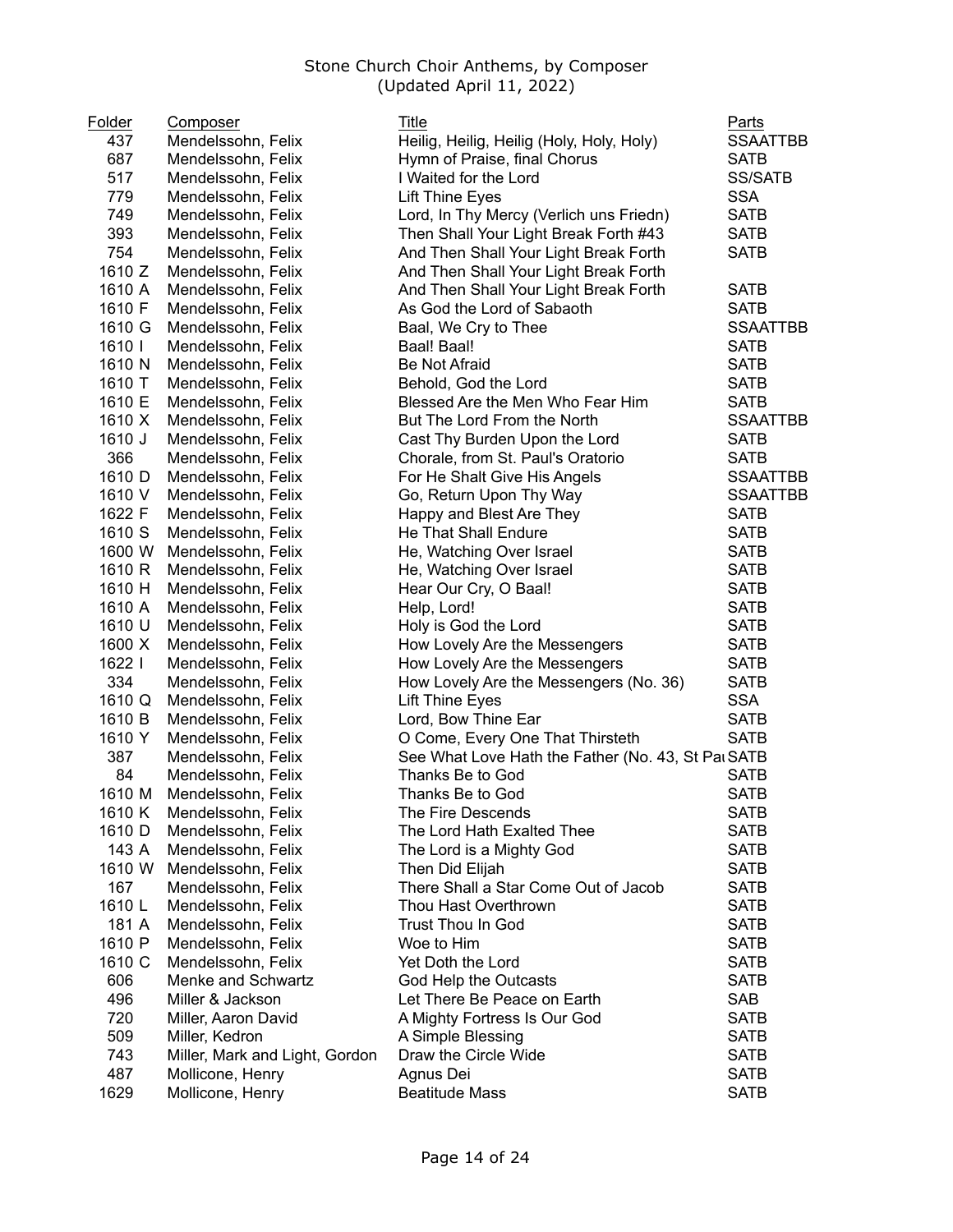| Folder | Composer                | Title                                    | Parts           |
|--------|-------------------------|------------------------------------------|-----------------|
| 549    | Mollicone, Henry        | Beatitude Mass (Selections for GA)       | <b>SAATBB</b>   |
| 511    | Mollicone, Henry        | Blessed, from Beatitude Mass             | <b>SATB</b>     |
| 525    | Mollicone, Henry        | Hear Me Redeemer                         | <b>SATB</b>     |
| 634    | Mollicone, Henry        | Hosanna                                  | <b>SATB</b>     |
| 648    | Mollicone, Henry        | Now I Can See the Light!                 | <b>SATB</b>     |
| 711    | Mollicone, Henry        | Our Father                               | <b>SATB</b>     |
| 642    | Mollicone, Henry        | Pater Noster                             | <b>SATB</b>     |
| 643    | Mollicone, Henry        | Quiet Alleluia                           | <b>SA</b>       |
| 39 A   | Mollicone, Henry        | When the Stars Are Gone                  | <b>SATB</b>     |
| 723    | Mollicone, Henry        | Where Is He?                             | <b>SATB</b>     |
| 583    | Molotte, Albert         | The Twenty-Third Psalm                   | <b>SATB</b>     |
| 7      | Monson, Herman W.       | A Mighty Fortress                        | <b>SATB</b>     |
| 224    | Moore, Undine S. (arr)  | Daniel, Daniel Servant of the Lord       | <b>SSAAATTB</b> |
| 43     | Morgan, Haydn           | Be Still and Know That I Am God          | <b>SSAATBB</b>  |
| 93 A   | Morgan, Haydn           | Thy Word is a Light                      | <b>SSAATTBB</b> |
| 675    | Morricone, Ennio        | Gabriel's Oboe                           | <b>SATB</b>     |
| 431    | Mozart, Wolfgang        | Ave Verum                                | <b>SATB</b>     |
| 397    | Mozart, Wolfgang        | Misericordias Domini                     | <b>SATB</b>     |
| 1600 Y | Mozart, Wolfgang        | Adoramus Te, Christe                     | <b>SATB</b>     |
| 605    | Mozart, Wolfgang        | Agnus Dei                                | <b>SATB</b>     |
| 1605 F | Mozart, Wolfgang        | Agnus Dei                                | <b>SATB</b>     |
| 238    | Mozart, Wolfgang        | Alleluia                                 | <b>SATB</b>     |
| 1605 E | Mozart, Wolfgang        | <b>Benedictus</b>                        | <b>SATB</b>     |
| 1605 C | Mozart, Wolfgang        | Credo                                    | <b>SATB</b>     |
| 462    | Mozart, Wolfgang        | Dona Nobis Pacem (Missa Brevis)          | <b>SATB</b>     |
| 1612   | Mozart, Wolfgang        | From the Depths Have I Called Unto Thee  | <b>SATB</b>     |
| 572    | Mozart, Wolfgang        | From the Depths I Have Called Unto Thee  |                 |
| 222    | Mozart, Wolfgang        | Gloria                                   | <b>SATB</b>     |
| 1605 B | Mozart, Wolfgang        | Gloria                                   | <b>SATB</b>     |
| 1600 Z | Mozart, Wolfgang        | Gloria in Excelsis Deo                   | <b>SATB</b>     |
| 1600 M | Mozart, Wolfgang        | Jesu, Word of God Incarnate (Ave Vertxn) | <b>SATB</b>     |
| 1605 A | Mozart, Wolfgang        | Kyrie                                    | <b>SATB</b>     |
| 516    | Mozart, Wolfgang        | Lacrymosa                                | <b>TTBB</b>     |
| 445    | Mozart, Wolfgang        | Laudate Dominum                          | <b>SATB</b>     |
| 1605 D | Mozart, Wolfgang        | Sanctus                                  | <b>SATB</b>     |
| 151    | Mozart, Wolfgang        | Sanctus and Hosanna                      | <b>SATB</b>     |
| 453    | Muczynski, Rob't        | Alleluia                                 | <b>SATB</b>     |
| 1619 D | Mueller, Carl F.        | A Mighty Fortress Is Our God             | <b>SAB</b>      |
| 16     | Mueller, Carl F.        | Create in Me a Clean Heart, O God        | <b>SATB</b>     |
| 1619   | Mueller, Carl F.        | Create in Me a Clean Heart, O God        | SAB             |
| 55 B   | Mueller, Carl F.        | Laudamus Te (We Praise Thee)             | <b>SATB</b>     |
| 1619 G | Mueller, Carl F.        | Laudamus Te (We Praise Thee)             | <b>SSAB</b>     |
| 73     | Mueller, Carl F.        | Lead On, O King Eternal                  | <b>SSAATTBB</b> |
| 1619 M | Mueller, Carl F.        | Now We Thank Thee All Our God            | <b>SAB</b>      |
| 146 A  | Mueller, Carl F.        | Prayer of St. Francis                    | <b>SATB</b>     |
| 86 B   | Mueller, Luise          | O Sing with Joy                          | <b>SATB</b>     |
| 418    | Nagy, Russell E.        | Shout Hosanna!                           | <b>SATB</b>     |
| 25 A   | Nanino, Giovanni        | We Adore Thee, Christ Jesus              | <b>SSATB</b>    |
| 1620 D | Neale, John N., Transl. | Good Christian Men, Rejoice              | 2 part          |
| 391    | Near, Gerald            | Spiritus Domini                          | <b>SATB</b>     |
| 81 A   | Neidlinger, W.H.        | The Birthday of a King                   | <b>SATB</b>     |
| 1619 O | Neidlinger, W.H.        | The Birthday of a King                   | <b>SAB</b>      |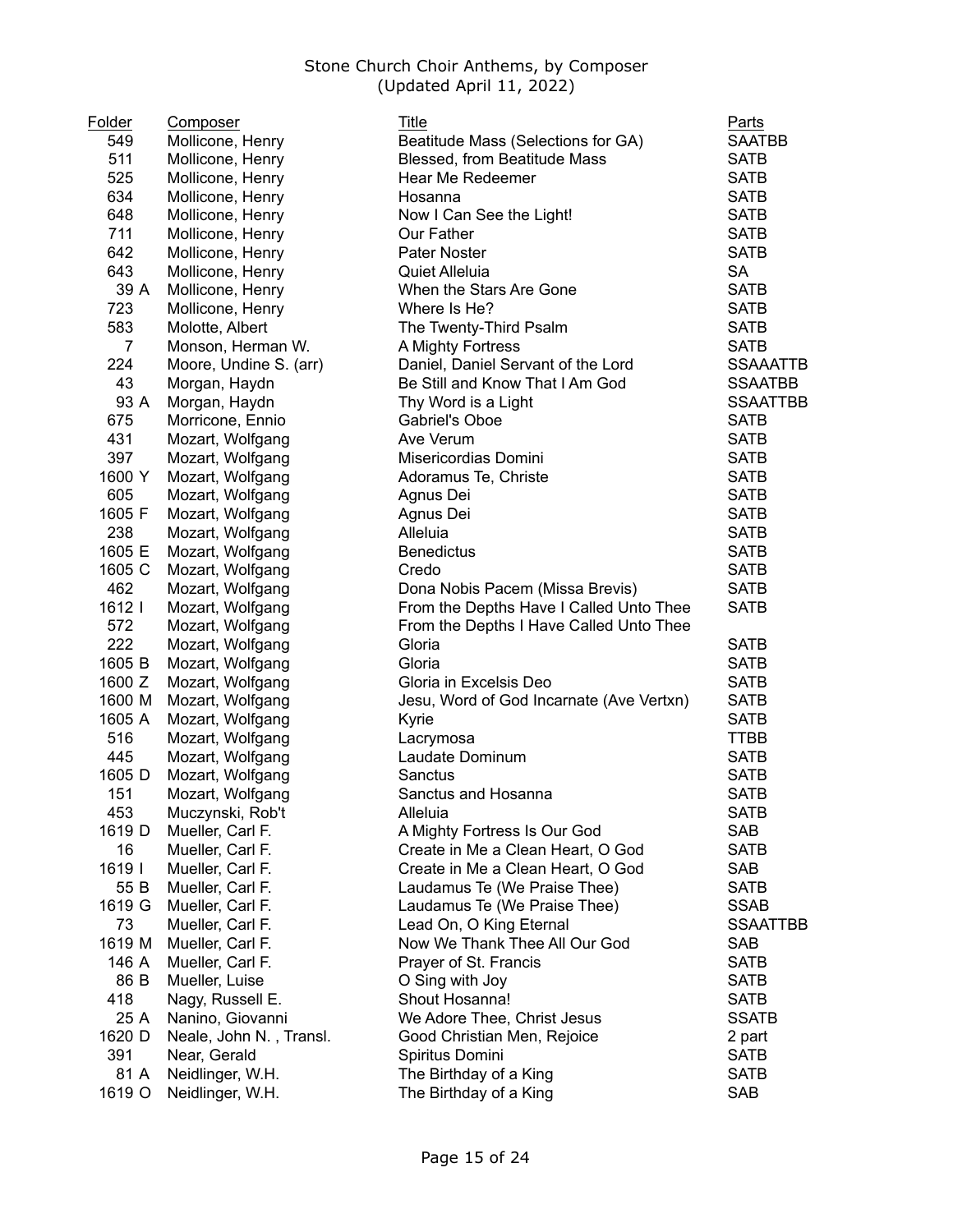| Folder | Composer                      | Title                                     | Parts           |
|--------|-------------------------------|-------------------------------------------|-----------------|
| 150 B  | Nelson, Ron                   | Cause Us, O Lord                          | <b>SATB</b>     |
| 1601 D | Nelson, Ron                   | Cause Us, O Lord                          | <b>SATB</b>     |
| 125    | Nelson, Ron                   | Glory to God                              | <b>SSATTB</b>   |
| 1601 C | Nelson, Ron                   | Hear, O People                            | SA or TB        |
| 1601 A | Nelson, Ron                   | I Will Not Leave You Comfortless          | Unison          |
| 1601 B | Nelson, Ron                   | Let Thy Work Appear                       | Unison          |
| 259    | Nestor, Leo                   | Two Hymns to the Virgin                   | <b>SATB</b>     |
| 44 A   | Neumark, Georg                | If Thou But Suffer God to Guide Thee      | <b>SSAATBB</b>  |
| 1600 F | Neumark, Georg                | If Thou But Suffer God to Guide Thee      | <b>SATB</b>     |
| 108 B  | Newton, John                  | <b>Amazing Grace</b>                      | <b>TTBB</b>     |
| 108 A  | Newton, John                  | <b>Amazing Grace</b>                      | <b>SSATB</b>    |
| 114 B  | Nicolai, Philipp              | Now Let Every Tongue Adore Thee!          | <b>SATB</b>     |
| 52 A   | Niles, John Jacob (arr)       | I Wonder as I Wander                      | <b>SATB</b>     |
| 468    | Niles, John Jacob (arr)       | You Got to Cross that Lonesome Valley     | <b>SATB</b>     |
| 31     | Noble, T. Tertius             | Go to Dark Gethsemane                     | <b>SATTB</b>    |
| 110 A  | Norden, N. Lindsay            | Of Thy Mystical Supper                    | <b>SATBB</b>    |
| 661    | Nyberg, Anders                | Halleluya! We Sing Your Praises           |                 |
| 102 A  | Nystedt, Knut                 | Cry Out and Shout                         | <b>SSATTB</b>   |
| 75 B   | Nystedt, Knut                 | I Will Praise Thee, O Lord                | <b>SSATB</b>    |
| 51 B   | Nystedt, Knut                 | Peace I Leave With You                    | <b>SSATB</b>    |
| 179 A  | Nystedt, Knut                 | The Seven Words from the Cross            | <b>SSAATBB</b>  |
| 141 C  | Nystedt, Knut                 | Thus Saith the Lord                       | <b>SSATTB</b>   |
| 1619 Q | O'Hara                        | Come to the Stable with Jesus             | <b>SAB</b>      |
| 1619 E | O'Hara, Geoffrey              | I Walked Today Where Jesus Walked         | SAB             |
| 678    | Olatunji & Whalum             | Betelemu                                  |                 |
| 587    | Olsen                         | The Lord Is My Shepherd                   | <b>SATB</b>     |
| 744    | Orem, Philip                  | A Hymn for Peace                          | <b>SATB</b>     |
| 434    | Ossewaarde, J.H.              | Hosanna To The Son of David               | <b>SATB</b>     |
| 149 B  | Pachelbel, Johann             | Canon in D                                | SAB             |
| 414    | Pachelbel, Johann             | Now Thank We All Our God                  | <b>SATB</b>     |
| 368 B  | Pachelbel, Johann             | What'er My God Ordains Is Right           | <b>SATB</b>     |
| 461    | Padilla, Juan G. de           | <b>Christus Natus Est</b>                 | <b>SATB</b>     |
| 338    | Page, Paul F.                 | <b>Blessing</b>                           | <b>SATB</b>     |
| 93 B   | Page, Paul F.                 | <b>Holy God</b>                           | <b>SATB</b>     |
| 379    | Paige, Jon                    | Fear Not, Ye People of Zion               | <b>SATB</b>     |
| 194    | Palestrina, Giovanni Da       | Adoramus Te, Christe (We Adore Thee)      | <b>SATB</b>     |
| 492    | Palestrina, Giovanni Da       | Aed Te Lavavi Oculos Meos                 | <b>SATB</b>     |
| 510    | Palestrina, Giovanni Da       | Alleluia, Lord God                        | <b>SATB</b>     |
| 1622 M | Palestrina, Giovanni Da       | Alleluia, Lord God!                       | <b>SSAATTBB</b> |
| 493    | Palestrina, Giovanni Da       | Benedicta sit Sancta Trinitas             | <b>SATB</b>     |
| 152 B  | Palestrina, Giovanni Da       | Gloria Patri                              | <b>SSAATTBB</b> |
| 1622 J | Palestrina, Giovanni Da       | Like as the Hart Desireth the Water       | <b>SATB</b>     |
| 1622 O | Palestrina, Giovanni Da       | O Come, Let Us Worship                    | <b>SATB</b>     |
| 1622 V | Palestrina, Giovanni Da       | O Holy Father, Infinite in Mercy          | <b>SATB</b>     |
| 423 B  | Palestrina, Giovanni Da       |                                           | <b>SSAATB</b>   |
| 320    | Palestrina, Giovanni Da       | O Magnum Mysterium<br><b>Sicut Cervus</b> | <b>SATB</b>     |
| 1600 N |                               | <b>Tenebrae Factae Sunt</b>               | <b>SATB</b>     |
|        | Palestrina, Giovanni Da       |                                           |                 |
| 254    | Palestrina, Giovanni Da       | We Do Worship Thee                        | <b>SATB</b>     |
| 623    | Paradowski, John              | Tunaomba Mungu Atawale                    | <b>SATB</b>     |
| 740    | Paris, Twyla & Schrader, Jack | We Will Glorify                           | <b>SATB</b>     |
| 490    | Parker Shaw                   | <b>Wondrous Love</b>                      | <b>SATB</b>     |
| 780    | Parker, Alice                 | Joy to the World                          | <b>SATB</b>     |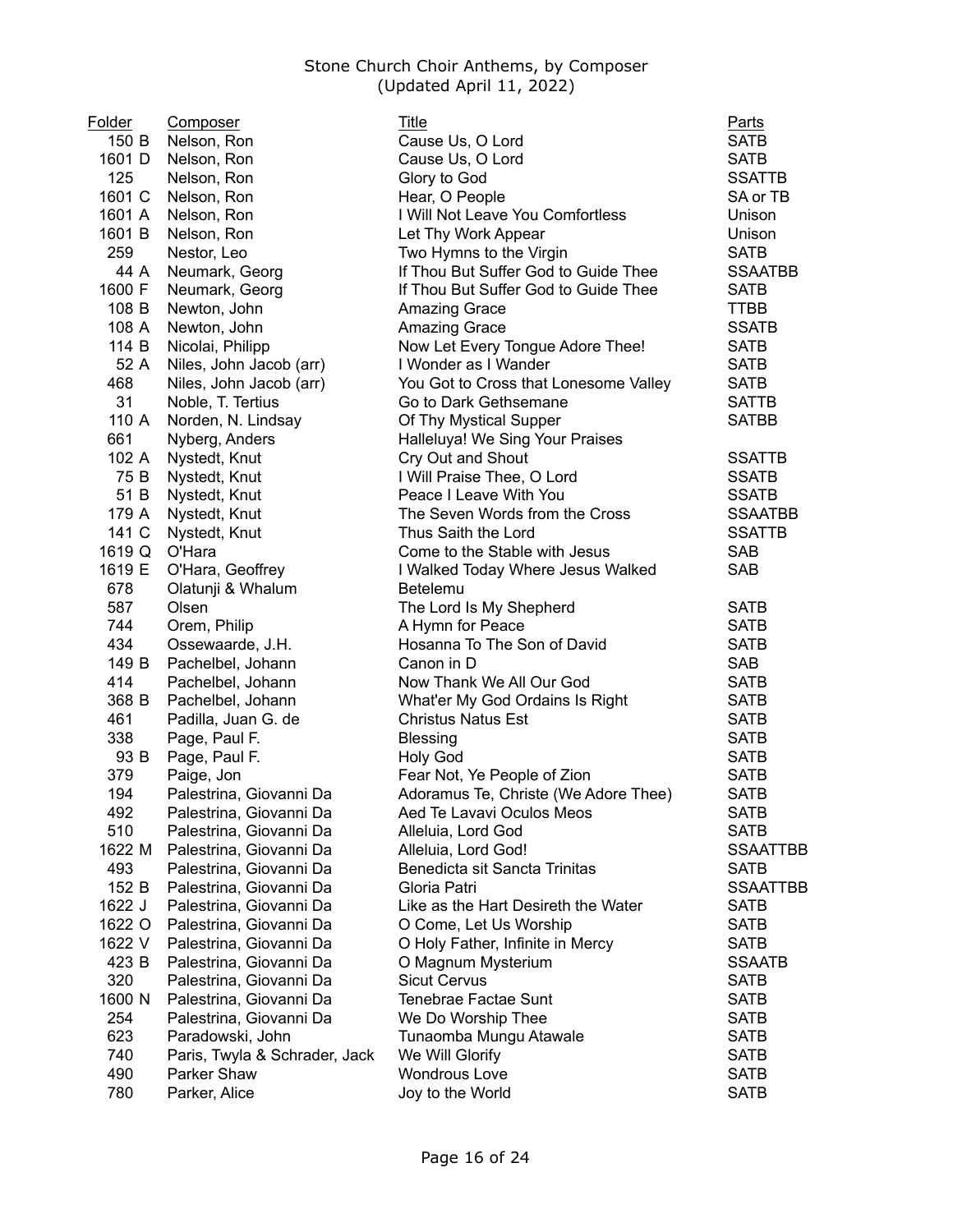| Folder | Composer                           | Title                                    | Parts               |
|--------|------------------------------------|------------------------------------------|---------------------|
| 17     | Parker, Alice, Arr                 | Christ Was Born on Christmas Day         | <b>SATB</b>         |
| 679    | Parker, Alice (arr)                | Brethren, We Have Met To Worship         | <b>SATB</b>         |
| 679    | Parker, Alice (arr)                | Friends, We Have Met To Worship          | <b>SATB</b>         |
| 481    | Parker, Alice (arr)                | I Want Jesus To Walk With Me             | <b>SATB</b>         |
| 86 A   | Parker, Alice (arr)                | Mary Had a Baby                          | <b>TTBB</b>         |
| 59 A   | Parker, Alice (arr) & R. Shaw      | How Unto Bethlehem                       | <b>SATTBB</b>       |
| 11     | Parker, Alice, Arr & R. Shaw       | The Cherry Tree Carol                    | <b>SATB</b>         |
| 1619 J | Parker, Henry                      | Jerusalem                                | <b>SAB</b>          |
| 361    | Parry, C. Hubert                   | I Was Glad When They Said Unto Me        | <b>SSAATTBB</b>     |
| 518    | Parry, C. Hubert                   | Jerusalem                                | 2 parts             |
| 676    | Parton, Dolly                      | Light of a Clear Blue Morning            |                     |
| 121 B  | Pasquet, Jean                      | Day By Day I Seek Thee                   | <b>SATB</b>         |
| 117 A  | Pasquet, Jean                      | I Give Thanks unto Thee, O Lord          | <b>SATB</b>         |
| 619 A  | Patterson, Mark (arr)              | Give Me Jesus                            | <b>SATB</b>         |
| 1600 N | Pearsall, R.L.                     | In Dulci Jubilo (Now Let Us All Rejoice) | <b>SATB</b>         |
| 684    | Pelz, Walter                       | O Lord, Throughout These Forty Days      | <b>SATB</b>         |
| 1608 B | Pergolesi, Giovanni                | And His Mercy is Upon Us                 | <b>SATB</b>         |
| 1608 F | Pergolesi, Giovanni                | As It Was in the Beginning               | <b>SATB</b>         |
| 1608 E | Pergolesi, Giovanni                | As It Was Promised                       | <b>SATB</b>         |
| 459    | Pergolesi, Giovanni                | Glory to God in the Highest              | <b>SATB</b>         |
| 1600 A | Pergolesi, Giovanni                | Glory to God in the Highest              | <b>SATB</b>         |
| 1608 D | Pergolesi, Giovanni                | He Hath Helped Israel                    | TB                  |
| 1608 C | Pergolesi, Giovanni                | He Hath Put Down the Mighty              | <b>SATB</b>         |
| 1608 A | Pergolesi, Giovanni                | My Soul Doth Magnify the Lord            | <b>SATB</b>         |
| 454    | Pergolesi, Giovanni                | <b>Surrexit Christus</b>                 | <b>SATB</b>         |
| 603    | Petker, Alan Rob't                 | Canon of Praise for Easter Morning       | <b>SATB</b>         |
| 762    | Petker, Alan Rob't                 | Come, Thou Long Expected Jesus           | <b>SATB</b>         |
| 505 A  | Petker, Alan Rob't                 | Finales Fantastique, Vol 1               | <b>SATB</b>         |
| 505 B  | Petker, Alan Rob't                 | Finales Fantastique, Vol 2               | <b>SATB</b>         |
| 513    | Petker, Alan Rob't                 | Love Never Ends                          | <b>SATB</b>         |
| 471    | Petker, Alan Rob't                 | The Light of the World                   | <b>SATB</b>         |
| 771    | Petker, Alan Rob't                 | <b>Without Love</b>                      | <b>SATB</b>         |
| 165 A  | Pfautsch, Lloyd                    | A Canticle of Thanksgiving               | <b>SATB</b>         |
| 77 B   | Pfautsch, Lloyd                    | A Carol of Thanksgiving                  | <b>SATB</b>         |
| 148 B  | Pfautsch, Lloyd                    | Christ: Foundation, Head & Cornerstone   | <b>SATB</b>         |
| 196    | Pfautsch, Lloyd                    | Go and Tell John                         | <b>SSATB</b>        |
| 42 A   |                                    |                                          |                     |
| 192    | Pfautsch, Lloyd<br>Pfautsch, Lloyd | I Ascend to My Father<br>I thank You God | SATB<br><b>SATB</b> |
| 251    | Pfautsch, Lloyd                    | Prayer of Dedication                     | <b>SATB</b>         |
| 58 A   | Pfautsch, Lloyd                    | The Lord is My Light                     | <b>SATB</b>         |
| 318    | Phillips, Peter                    | Surgens Jesus                            | <b>SATB</b>         |
| 241    | Picardy                            | Let All Mortal Flesh Keep Silence        | <b>SATB</b>         |
| 389    | Pierce, Brent                      | Hosanna (from "Jazz Fragments")          | <b>SAATTB</b>       |
| 1609 C | Pinkham, Daniel                    | Gloria in Excelsis Deo (part III)        | <b>SSATTBB</b>      |
| 1609 B | Pinkham, Daniel                    | O Magnum Mysterium (Part II)             | <b>SATB</b>         |
| 1609 A | Pinkham, Daniel                    | Quem Vidistis Pastores (Part I)          | <b>SSATTBB</b>      |
|        |                                    |                                          |                     |
| 265    | Pitcher, Laraine (collected)       | Christmas Hymns and Carols               | <b>SATB</b>         |
| 1612 N | Pitoni, Giuseppe                   | Sing to the Lord a New Song              | <b>SATB</b>         |
| 1620 P | <b>Plymouth Collection</b>         | Heavenly Father, Send Thy Blessing       | Unison              |
| 1620 A | Pooler, Marie                      | Hosanna                                  | 2 part              |
| 1620 C | Pooler, Marie                      | Hosanna Now Through Advent               | 2 part              |
| 640    | Porterfield, S.                    | <b>Native American Thoughts</b>          | SAB, Flute          |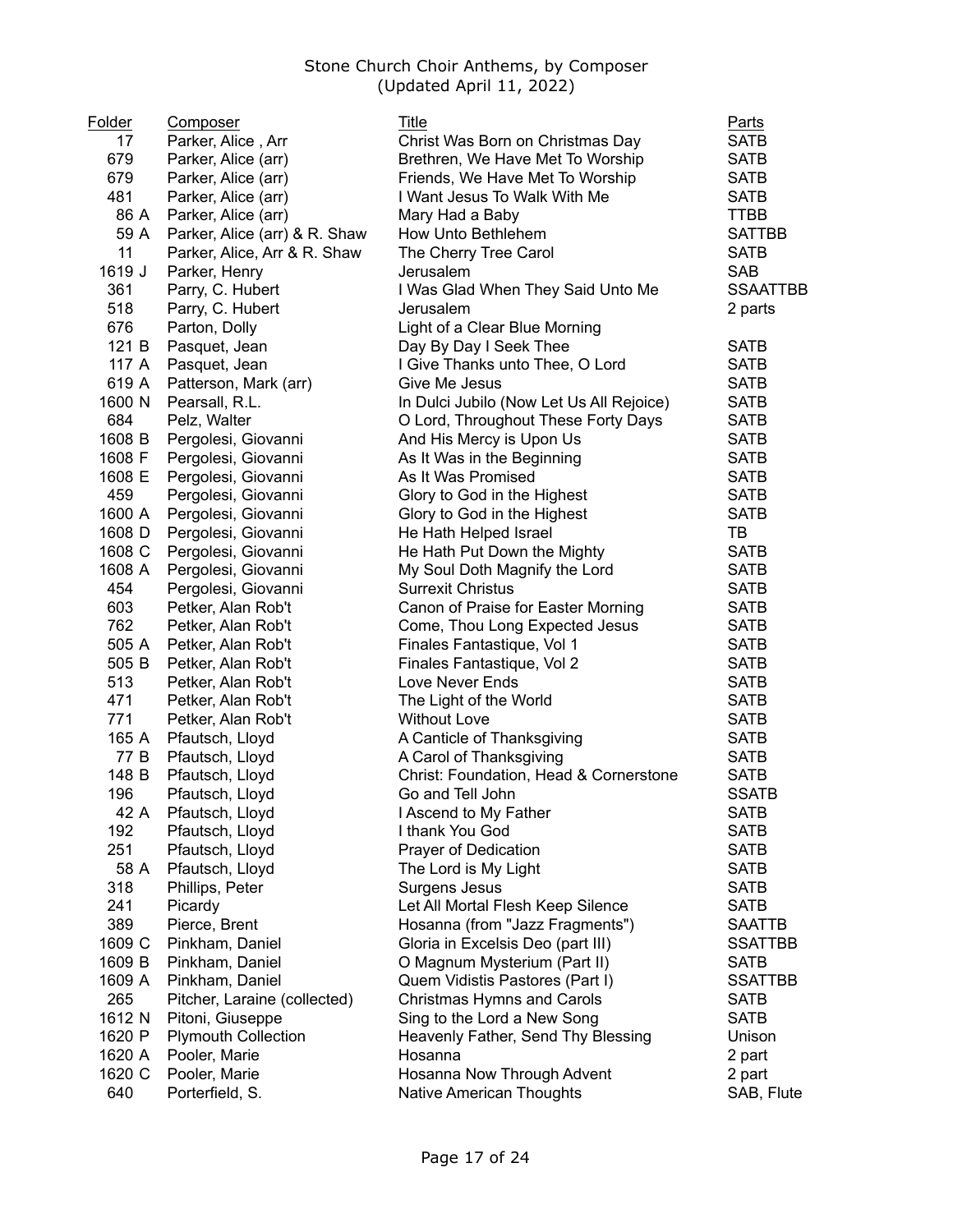| Folder | Composer                | <b>Title</b>                             | <b>Parts</b>    |
|--------|-------------------------|------------------------------------------|-----------------|
| 747    | Pote, Allen             | <b>Festive Praise</b>                    | <b>SATB</b>     |
| 255 B  | Pote, Allen             | On The Third Day                         | <b>SATB</b>     |
| 76 B   | Powell, Rick (arr)      | Morning Has Broken                       | <b>SATB</b>     |
| 395    | Praetorius (and others) | <b>Christmas Medley</b>                  | <b>SATB</b>     |
| 333    | Praetorius, Michael     | Come, Thou Reedemer of the Earth         | <b>SATB</b>     |
| 631    | Praetorius, Michael     | Lo, How a Rose E'er Blooming             | <b>SATB</b>     |
| 57 A   | Praetorius, Michael     | Lo, How a Rose E'er Blooming             | <b>SATB</b>     |
| 759    | Praetorius. Michael     | Psallite unigenito                       | <b>SATB</b>     |
| 154    | Prentice, Fred (arr)    | Let Love Be Genuine                      | <b>SSAATBB</b>  |
| 633    | Proulx, Richard         | Prayer For The City                      |                 |
| 400    | Purcell, Henry          | O God, Thou Art My God                   | <b>SSAATBB</b>  |
| 526    | Purcell, Henry          | <b>Thou Knowest Lord</b>                 | <b>SATB</b>     |
| 25 B   | Purcell, Henry          | Glory and Worship are Before Him         | <b>SATB</b>     |
| 146 B  | Purcell, Henry          | Glory and Worship Are Before Him         | <b>SATB</b>     |
| 1622 N | Purcell, Henry          | Glory and Worship Are Before Him         | <b>SATB</b>     |
| 1622 B | Purcell, Henry          | Let My Prayer Come Up Into Thy Presence  | <b>SSATB</b>    |
| 146 B  | Purcell, Henry          | O Sing unto the Lord                     | <b>SATB</b>     |
| 1622 X | Purcell, Henry          | O Sing Unto the Lord                     | <b>SATB</b>     |
| 113 A  | Purcell, Henry          | O Worship the Lord                       | <b>SATB</b>     |
| 1622 Z | Purcell, Henry          | Rejoice in the Lord Alway                | <b>SATB</b>     |
| 198    | Purcell, Henry          | Sound the Trumpet                        | <b>SA/TB</b>    |
| 1622 M | Purcell, Henry          | Thou Knowest, Lord                       | <b>SATB</b>     |
| 651    | Purifoy, John           | O Thou Who This Mysterious Bread         | <b>SATB</b>     |
| 80 A   | Purvis, Richard (arr)   | A Lenten Motet                           | <b>SATB</b>     |
| 97 A   | Purvis, Richard (arr)   | What Strangers are These?                | <b>SSAATTBB</b> |
| 545 A  | Quintana, Ariel         | Agnus Dei                                | <b>SATB</b>     |
| 545    | Quintana, Ariel         | Sanctus                                  | <b>SAATBB</b>   |
| 570 A  | Quist, Amanda           | Down In the River to Pray                | <b>SATB</b>     |
| 716    | Raabe, Nancy M.         | Forgive Our Sins As We Forgive           | <b>SATB</b>     |
| 1600 G | Rachmaninoff, Sergei    | Cherubic Hymn                            | <b>SATB</b>     |
| 1622 J | Rachmaninoff, Sergei    | Triumph! Thanksgiving                    | <b>SATTB</b>    |
| 607    | Rachmaninov, Sergei     | Bogoroditse Devo (ode to Virgin Mary)    | <b>SATB</b>     |
| 312    | Ramseth, Betty Ann      | Gather at the Gate (Procession)          | Choirs          |
| 625    | Raney, Joel (arr)       | Holy, Holy, Holy                         | <b>SATB</b>     |
| 495    | Ratcliff                | Loving Hands                             | <b>SATB</b>     |
| 1626 D | Ray, Robert             | Acclamation (Hallelujah Praise the Lord) | <b>SATB</b>     |
| 1626 F | Ray, Robert             | Agnus Dei (Lamb of God                   | <b>SATB</b>     |
| 1626 C | Ray, Robert             | Credo (I Believe In God)                 | <b>SATB</b>     |
| 1626 B | Ray, Robert             | Gloria (Glory To God In the Highest)     | <b>SATB</b>     |
| 1626 A | Ray, Robert             | Kyrie (Lord Have Mercy)                  | <b>SATB</b>     |
| 1626 E | Ray, Robert             | Sanctus (Holy, Holy Lord God of Hosts    | <b>SATB</b>     |
| 201    | Red, Buryl              | In Remembrance                           | <b>SATB</b>     |
| 195    | Regney, Noel            | Do You Hear What I Hear?                 | <b>SATB</b>     |
| 612    | Richter, E. F.          | How Beautiful on the Mountains           | <b>SATB</b>     |
| 378    | Rickard, Jeffrey        | Christ Our Passover (Pascha Nostrum)     | <b>SATB</b>     |
| 581    | Rickard, Jeffrey        | Prayer of Consecration                   |                 |
| 553    | Riery                   | Now Join We to Praise the Creator        | <b>SATB</b>     |
| 99     | Rimsky-Korsakoff        | Glory                                    | <b>SATB</b>     |
| 621    | Ringwald, Roy (arr)     | Precious Lord, Take My Hand              | <b>SATB</b>     |
| 61     | Roberts, Nancy M.       | Clap Your Hands                          | <b>SATB</b>     |
| 142 B  | Rodby, Walter (arr)     | Written in De Holy Book                  | <b>SSATB</b>    |
| 692    | Rogers, Cheryl          | One Star                                 | <b>SATB</b>     |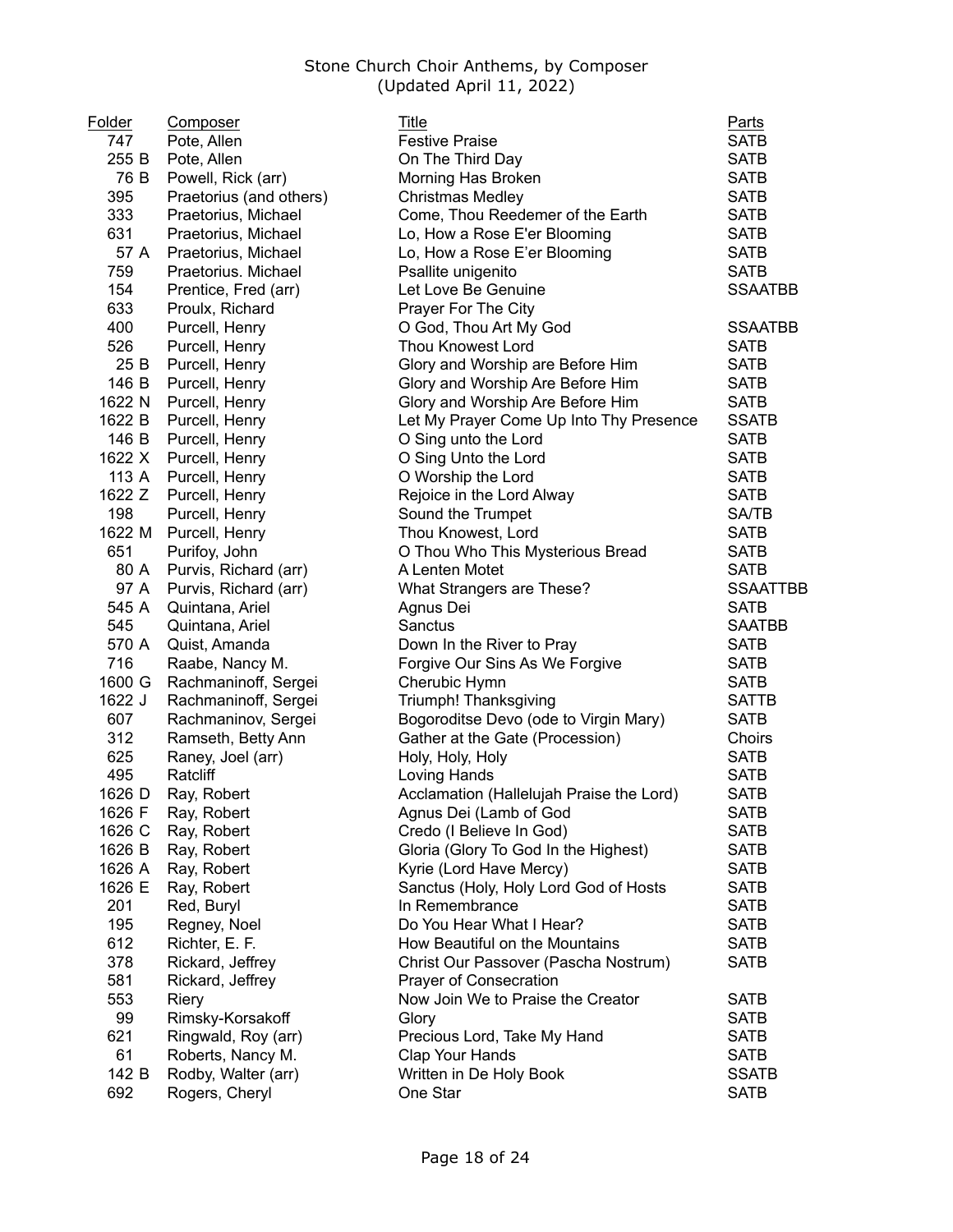| Folder | <b>Composer</b>          | <u>Title</u>                           | Parts           |
|--------|--------------------------|----------------------------------------|-----------------|
| 336    | Rogers, Sharon Elery     | Born in a Manger                       | <b>SATB</b>     |
| 485    | Rorem, Ned               | <b>Spirit Divine</b>                   | <b>SATB</b>     |
| 756    | Rose, Charles (arr.)     | Just a Closer Walk With Thee           | $(2$ part)      |
| 218 A  | Rowan, Miriam            | Beginning                              | <b>SATB</b>     |
| 261    | Rowan, Miriam            | Lo, I Am With You                      | <b>SATB</b>     |
| 218    | Rowan, Miriam            | Lord, Let Us Now Depart In Peace       | <b>SATB</b>     |
| 91 B   | Rutter, John             | A Prayer of St. Patrick                | <b>SATB</b>     |
| 598    | Rutter, John             | As the Bridegroom to His Chosen        | <b>SATB</b>     |
| 735 B  | Rutter, John             | Be Thou My Vision (2015 ed)            | SATB+Organ      |
| 573    | Rutter, John             | Christ the Lord is Risen Today         |                 |
| 484    | Rutter, John             | Down by the River Side                 | <b>SATB</b>     |
| 91 B   | Rutter, John             | I Will Worship the Lord                | <b>SATB</b>     |
| 503    | Rutter, John             | I Will Worship the Lord                | <b>SATB</b>     |
| 573    | Rutter, John             | Rejoice, the Lord is King              |                 |
| 622    | Rutter, John             | The Lord Bless You and Keep You        | <b>SATB</b>     |
| 705    | Rutter, John             | The Lord is My Shepherd                | <b>SATB</b>     |
| 695    | Rutter, John             | The Lord is My Shepherd (from Requiem) | <b>SATB</b>     |
| 8      | Rutter, John             | A Gaelic Blessing                      | <b>SSATB</b>    |
| 467    | Rutter, John             | A Mighty Fortress Is Our God           | <b>SATB</b>     |
| 1607 E | Rutter, John             | Agnus Dei                              | <b>SSATTBB</b>  |
| 157 B  | Rutter, John             | Angel's Carol                          | <b>SATB</b>     |
| 256    | Rutter, John             | <b>Candlelight Carol</b>               | <b>SSAA</b>     |
| 1625 F | Rutter, John             | <b>Esurientes</b>                      | <b>SATB</b>     |
| 1625 D | Rutter, John             | Et misericordia                        | <b>SATB</b>     |
| 1625 E | Rutter, John             | Fecit potentiam                        | <b>SATB</b>     |
| 209 B  | Rutter, John             | For the Beauty of the Earth            | <b>SATB</b>     |
| 1625 G | Rutter, John             | Gloria Patri                           | <b>SATB</b>     |
| 260 B  | Rutter, John             | God Be in My Head                      | <b>SATB</b>     |
| 211    | Rutter, John             | Love Came Down at Christmas            | <b>SATB</b>     |
| 1607 G | Rutter, John             | Lux Aeterna                            | <b>SATBB</b>    |
| 1625 A | Rutter, John             | Magnificat anima mea                   | <b>SSAATTBB</b> |
| 1625 B | Rutter, John             | Of a Rose, a lovely Rose               | <b>SATB</b>     |
| 1607 B | Rutter, John             | Out of the Deep                        | <b>SSAATTBB</b> |
| 1607 C | Rutter, John             | Pie Jesu                               | <b>SATB</b>     |
| 1625 C | Rutter, John             | Quia fecit mihi magna                  | <b>SATB</b>     |
| 1607 A | Rutter, John             | Requiem Aeternam                       | <b>SSATB</b>    |
| 1607 D | Rutter, John             | Sanctus                                | SSATTB          |
| 257    | Rutter, John             | <b>Star Carol</b>                      | <b>SATB</b>     |
| 1607 F | Rutter, John             | The Lord Is My Shepherd                | <b>SATBB</b>    |
| 735    | Rutter, John (arr)       | Be Thou My Vision                      | SATB+Harp       |
| 148 A  | Saint-Seans, Camille     | Praise Ye the Lord                     | <b>SATB</b>     |
| 497    | Schlesische, Volkslieder | <b>Beautiful Savior</b>                | <b>SATB</b>     |
| 1620 F | Schubart, Christof F.    | Slumber Song of the Shepherds          | 2 part          |
| 1616   | Schubert, Franz          | Magnificat                             | <b>SATB</b>     |
| 244    | Schubert, Franz          | The Lord is My Shepherd                | <b>SATB</b>     |
| 1600 C | Schubert, Franz          | The Lord is My Shepherd                | <b>SSATB</b>    |
| 1612 D | Schuetz, Heinrich        | Sing Praise to our Glorious Lord       | <b>SATB</b>     |
| 169 A  | Schuetz, Heinrich        | The Seven Words of Christ on the Cross | <b>SSATB</b>    |
| 159 A  | Schultz, Donna           | He Is Born (IL EST NE le Divin Enfant) | <b>SATB</b>     |
| 190 A  | Schutz, Heinrich         | <b>Cantate Domine</b>                  | <b>SATB</b>     |
| 488    | Schutz, Henrich          | Ponder my Words, O Lord                | <b>SATB</b>     |
| 90 A   | Schwartz, Stephen        | Day By Day                             | <b>SSAATB</b>   |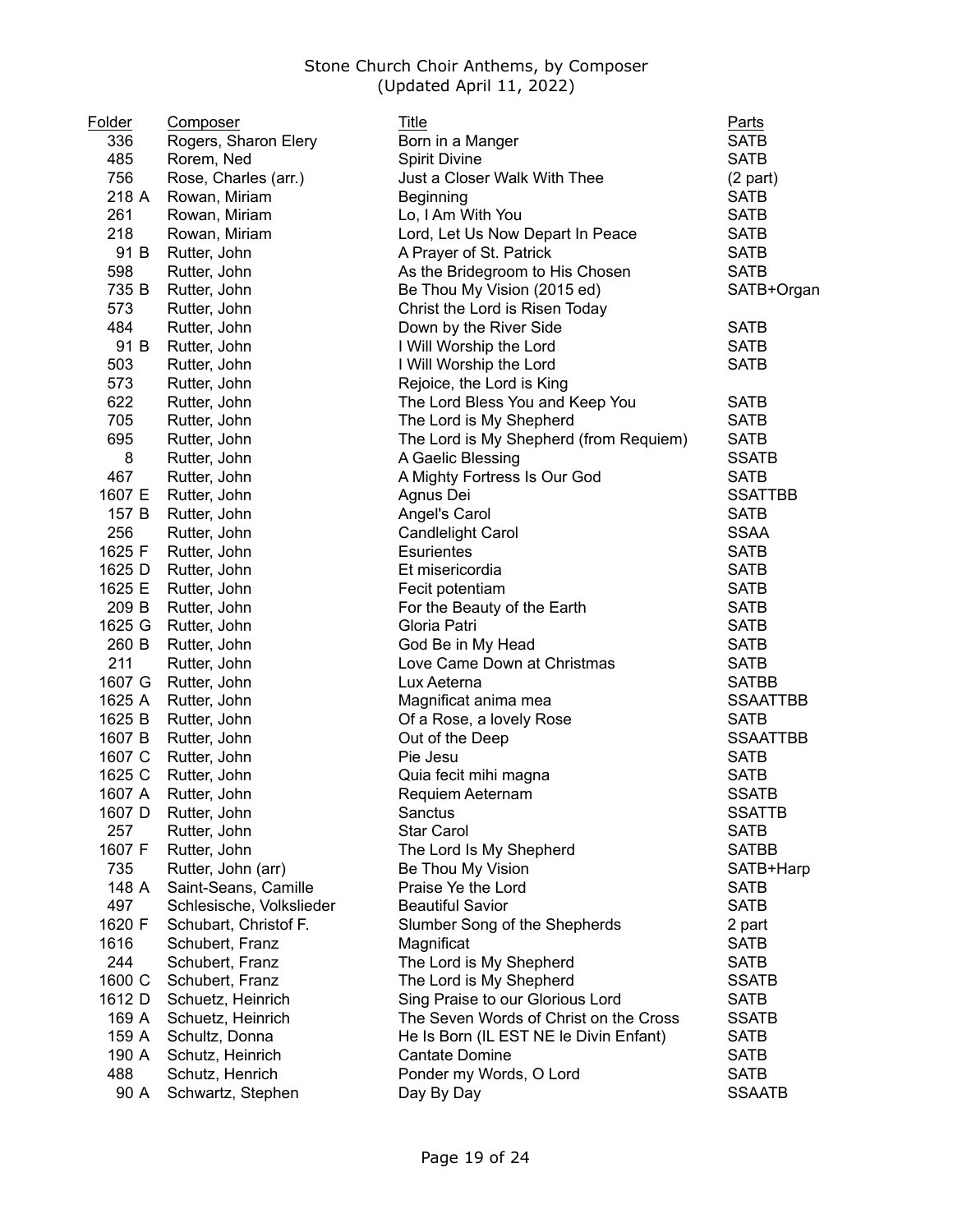| <b>Folder</b> | <b>Composer</b>                            | Title                                           | <b>Parts</b>    |
|---------------|--------------------------------------------|-------------------------------------------------|-----------------|
| 746           | Schwoebel, David                           | How Can I Keep From Singing?                    | <b>SATB</b>     |
| 600           | Scott, K Lee                               | O Sons and Daughters of the King                | <b>SATB</b>     |
| 478           | Scott, K. Lee                              | Christ Is the World's Lighty                    | <b>SATB</b>     |
| 519           | Scott, K. Lee                              | Joy to the Heart                                | <b>SATB</b>     |
| 714           | Scott, K. Lee                              | Lord, Be Thy Word My Rule                       | <b>SATB</b>     |
| 628           | Scott, K. Lee                              | Psalm 96                                        | <b>SATB</b>     |
| 624           | Scott, K. Lee                              | Tree of Life                                    | <b>SATB</b>     |
| 639           | Scott, K. Lee, arr                         | A Welsh Lullaby                                 | <b>SATB</b>     |
| 713           | Sedio, Mark                                | Rich InPromise                                  | <b>SATB</b>     |
| 521           | Sergei, J.B.                               | My God and I                                    | <b>SATB</b>     |
| 178 B         | Shaw, Geoff                                | Worship                                         | <b>SATB</b>     |
| 660           | Shaw, Kirby                                | Jamaica Noel                                    |                 |
| 574           | Shaw, Martin                               | A Blessing                                      | <b>SATB</b>     |
| 175 A         | Shaw, Martin                               | Fanfare for Christmas Day                       | <b>SATB</b>     |
| 96            | Shaw, Martin                               | With a Voice of Singing                         | <b>SSATB</b>    |
| 177 B         | Sheldon, Earl & Davis, Stan                | Forty Days                                      | <b>SSATB</b>    |
| 406           | Shipovalnikov, Aleksei                     | The Lesser Doxology (Maloye slavosloviye)       | <b>SSAATTBB</b> |
| 571           | Shofferman, Jean A.                        | Peace Like a River                              |                 |
| 4             | Shrubsole, George W.                       | All Hail the Power of Jesus' Name               | <b>SSAATTB</b>  |
| 593           | Sibelius, Jean                             | Spirit of God Descend Upon My Heart             |                 |
| 463           | Silve, Owen da                             | The Blessing of St. Francis                     | <b>TTBB</b>     |
| 178 A         | Simeone, Harry                             | The Little Drummer Boy                          | <b>SATB</b>     |
| 541           | Simms, Patsy (arr)                         | All Night, All Day                              | <b>SA</b>       |
| 734           | Simms, Patsy Ford                          | Amani Utupe (Grant Us Peace, Give Us Coura SATB |                 |
| 444           | Singleton, Alvin                           | Gospel                                          | <b>SATB</b>     |
| 310           | Sisson, William                            | At the Cry of the First Bird                    | <b>SATB</b>     |
| 114 D         | Sjaw, Robert                               | Set Down Servant                                | <b>SATB</b>     |
| 649           | Sjolund, Paul                              | Festival Hymn of Thanksgiving                   | <b>SATB</b>     |
| 103 B         | Sjolund, Paul                              | My Jesus, I Love Thee                           | <b>SSAATB</b>   |
| 110 B         | Sleeth, Natalie                            | How Will They Know?                             | <b>SATB</b>     |
| 191           | Sleeth, Natalie                            | Jazz Gloria                                     | <b>SATB</b>     |
| 413           | Sleeth, Natalie                            | Joy in the Morning                              | <b>SATB</b>     |
| 663 B         | Smallwood, Richard                         | <b>Total Praise</b>                             |                 |
| 394           | Smith, H. Hamilton                         | Choral Fanfare for Christ the King              | <b>SATB</b>     |
| 442 B         | Smith, Wm. Henry (arr)                     | <b>Ride The Chariot</b>                         | <b>TTBB</b>     |
| 442           | Smith, Wm. Henry (arr)                     | <b>Ride The Chariot</b>                         | <b>SATB</b>     |
| 595 B         | Snow                                       | Awake, ye Sons of God                           | TTBB            |
| 512           |                                            | Of the Father's Love Begotten                   | <b>SATB</b>     |
| 1620 L        | Sorkin & Johnson (arr)                     | <b>Wondrous Love</b>                            | Unison          |
| 365           | Southern Folk Hymn<br>Spencer, Williametta |                                                 | <b>SATB</b>     |
|               |                                            | Nova, Nova Ave Fit Ex Eva                       |                 |
| 773           | Spevacek, Linda                            | <b>Canticle of Carols</b>                       | <b>SATB</b>     |
| 579           | Spiritual                                  | Go Down Moses                                   |                 |
| 514           | Spiritual (Carter)                         | <b>Follow Me</b>                                | Hi/Low          |
| 645           | Spiritual, Traditional                     | Climbin' Up the Mountain, Children              | <b>SATB</b>     |
| 596           | Stainer, John                              | Sevenfold Amen                                  | <b>SATB</b>     |
| 1603 S        | Stainer, John                              | After This, Jesus Knowing That All Things       | <b>TTBB</b>     |
| 1603 H        | Stainer, John                              | And as Moses Lifted up the Serpent              | B               |
| 1603 N        | Stainer, John                              | And One of the Malefactors                      | <b>TTBB</b>     |
| 1603 A        | Stainer, John                              | And They C. To Place Named Gethseman            | Т               |
| 1603 D        | Stainer, John                              | And When They Were Come                         | B               |
| 1603 T        | Stainer, John                              | For the Love of Jesus                           | <b>SATB</b>     |
| 28 A          | Stainer, John                              | God So Loved the World                          | <b>SATB</b>     |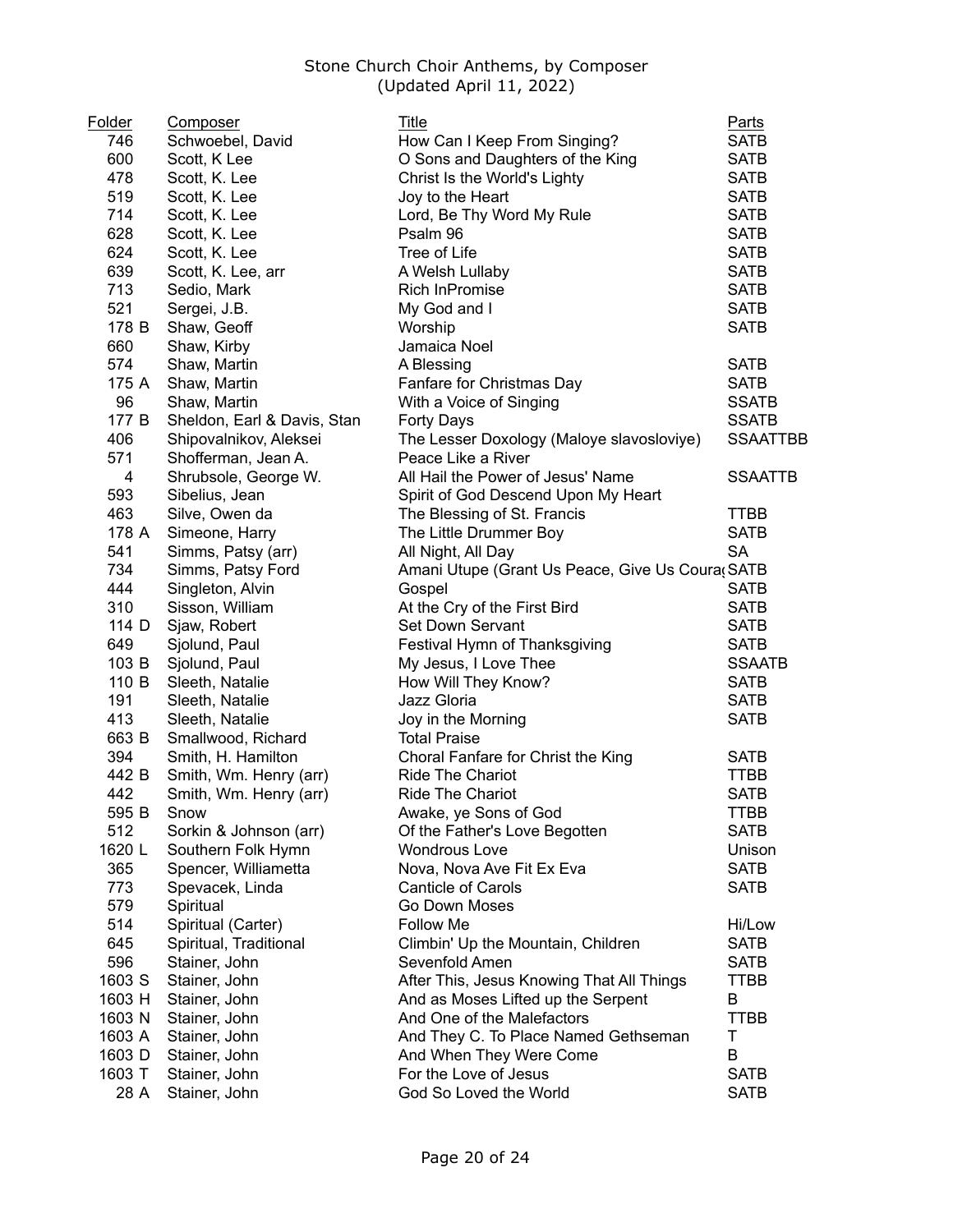| Folder        | <b>Composer</b>                    | <b>Title</b>                               | Parts                      |
|---------------|------------------------------------|--------------------------------------------|----------------------------|
| 1603          | Stainer, John                      | God So Loved the World                     | <b>SATB</b>                |
| 1619 K        | Stainer, John                      | God So Loved the World                     | <b>SAB</b>                 |
| 1603 F        | Stainer, John                      | He Made Himself of no Reputation           | B                          |
| 90 B          | Stainer, John                      | I Am Alpha and Omega                       | <b>SATB</b>                |
| 1603 Q        | Stainer, John                      | Is It Nothing to You                       | B                          |
| 1603 K        | Stainer, John                      | Jesus Said: "Father, Forgive Them"         | SAT - TB?                  |
| 1603 J        | Stainer, John                      | Litany of the Passion                      | <b>SATB</b>                |
| 1603 C        | Stainer, John                      | Processional to Calvary                    | B                          |
| 1603L         | Stainer, John                      | So Thou Liftest They Divine Petition       | TB                         |
| 1603 O        | Stainer, John                      | The Adoration of the Crucified             | <b>SATB</b>                |
| 1603 B        | Stainer, John                      | The Agony                                  | <b>SATB</b>                |
| 1603 R        | Stainer, John                      | The Appeal of the Crucified                | <b>SATB</b>                |
| 1603 G        | Stainer, John                      | The Majesty of the Divine Humiliation      | T                          |
| 1603 M        | Stainer, John                      | The Mystery of Intercession                | <b>SATB</b>                |
| 1603 E        | Stainer, John                      | The Mystery of the Divine Humiliation      | <b>SATB</b>                |
| 1603 P        | Stainer, John                      | When Jesus Therefore Saw His Mother        | <b>TTBB</b>                |
| 355           | Staley, F. Broadus                 | <b>Jesus Christ Triumphant</b>             | <b>SATB</b>                |
| 89            | Stanford, Charles V.               | Beati Quorum Via                           | <b>SSAATTBB</b>            |
| 729           | Stearns, Peter Pindar              | We Walk By Faith                           | <b>SATB</b>                |
| 438           | Steere, William C.                 | I Will Lift Up Mine Eyes                   | <b>SATTBBB</b>             |
| 701           | Stepford, Philip                   | For the Beauty of the Earth                | <b>SATB</b>                |
| 586           | Stephens                           | Create in Me a Clean Heart                 | <b>SATB</b>                |
| 76 A          | Stevens, Cat                       | Morning Has Broken                         | <b>SATB</b>                |
| 1600 D        | Stevenson, Sir John                | The Vesper Hymn                            | <b>SATB</b>                |
| 186           | Stonehill, Randy                   | Shut De Do' (door)                         | <b>SATB</b>                |
| 469           | Stravinsky, Igor                   | <b>Pater Noster</b>                        | <b>SATB</b>                |
| 1622 N        | Sullivan, Arthur S.                | Turn Thy Face From My Sins                 | <b>SATB</b>                |
| 1619 S        | Syles, Blance D., Arranger         | Who Will Come to Bethlehem?                | <b>SAB</b>                 |
| 733           | Szymko, Joan                       | I Dream a World                            | <b>SATB</b>                |
| 617           | Talbot, John Michael               | Healer of My Soul                          | <b>SATB</b>                |
| 266           | Tallis, Thomas                     | If Ye Love Me, Keep My Commandmnts         | <b>SATB</b>                |
| 363           | Tallis, Thomas                     | O Nata Lux De Lumine                       | <b>SATTB</b>               |
| 652           | Tate, Brian                        |                                            | <b>SATB</b>                |
| 1600 B        | Tchaikovsky, Peter                 | Yanaway Heyona<br>Cherubim Song            | <b>SSATTBB</b>             |
| 1600 K        | Tchaikovsky, Peter                 | For Ever Worthy is Thy Lamb                | <b>SATB</b>                |
| 357           |                                    |                                            | <b>SSAATTBB</b>            |
| 1600L         | Tchaikovsky, Peter                 | How Blest Are They                         |                            |
|               | Tchaikovsky, Peter                 | How Blest Are They                         | <b>SSAATTBB</b>            |
| 1622 G        | Tchaikovsky, Peter                 | How Blest Are They                         | <b>SSAATTBB</b>            |
| 1622 Y<br>611 | Tchaikovsky, Peter                 | O Thou, From Whom All Blessings Come       | <b>SATB</b><br><b>SATB</b> |
| 1600 E        | Terri, Sally                       | Let Us Break Bread Together                |                            |
|               | Thiman, Eric H.                    | Christ the Lord is Risen Today             | <b>SATB</b>                |
| 46 A<br>102 B | Thiman, Eric H.<br>Thiman, Eric H. | Immortal, Invisible, God Only Wise         | <b>SATB</b>                |
|               |                                    | King of Glory, King of Peace               | <b>SATB</b>                |
| 542           | Thomas, Andre (arr)                | Keep Your Lamps                            | <b>SATB</b>                |
| 739           | Thomas, Andre J.                   | I Dream a World                            | <b>SATB</b>                |
| 122 A         | Thompson, Randall                  | Alleluia                                   | <b>SATB</b>                |
| 138           | Thompson, Randall                  | Say Ye to the Righteous (Peacable Kingdom) | <b>SATB</b>                |
| 150 A         | Thompson, Randall                  | The Last Words of David                    | <b>SATB</b>                |
| 309 A         | Thompson, Randall                  | The Best of Rooms                          | <b>SATB</b>                |
| 162 B         | Thompson, Virgil (arr)             | My Shepherd Will Supply My Need            | <b>SATB</b>                |
| 163           | Thygerson, Robert W.               | Praise God in His Sanctuary                | <b>SATB</b>                |
| 114 C         | Tiefenbach, Peter                  | What Shall I Render to the Lord?           | <b>SATB</b>                |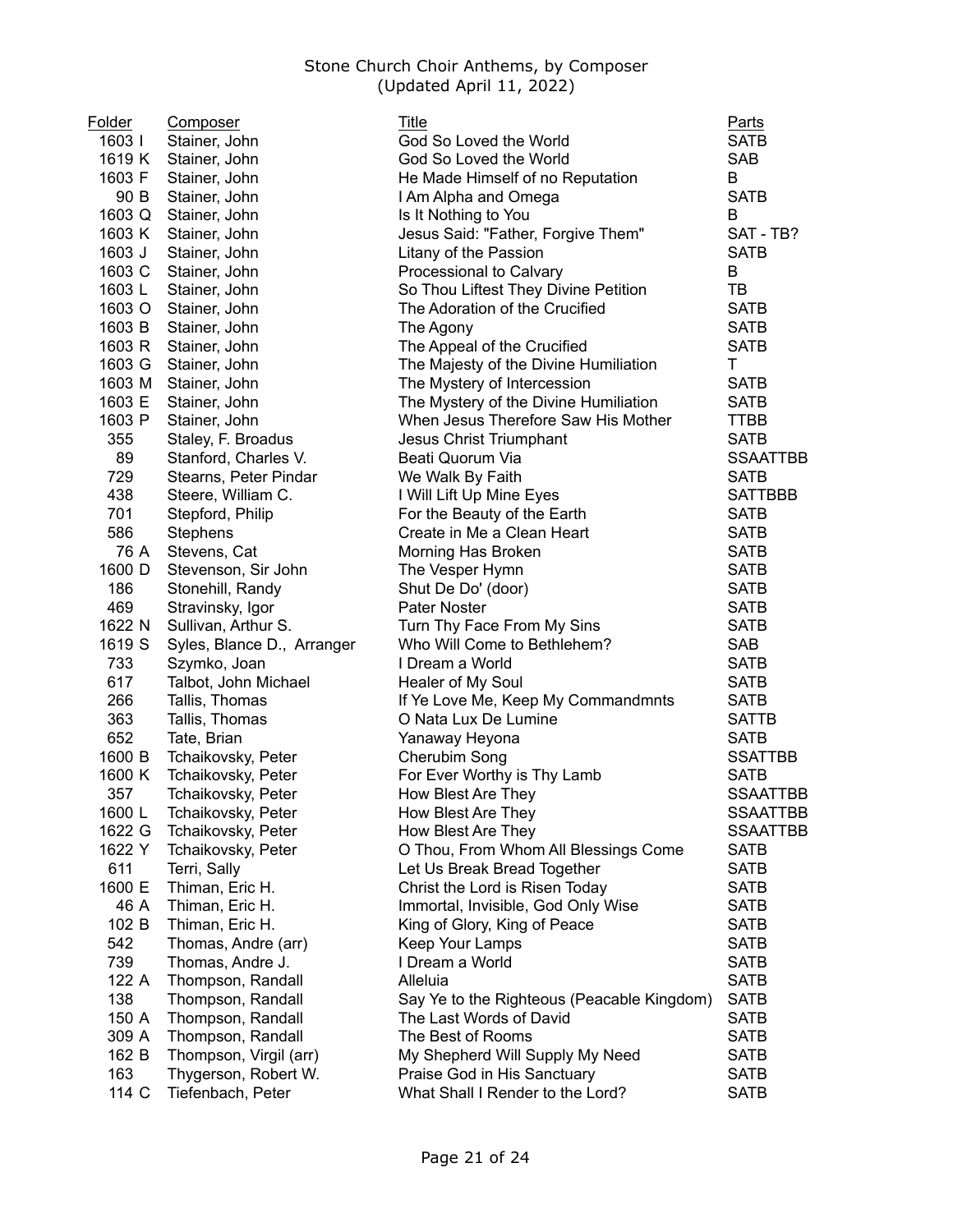| Folder                  | Composer                         | Title                                     | <b>Parts</b>    |
|-------------------------|----------------------------------|-------------------------------------------|-----------------|
| 170 A                   | Titcomb, Everett                 | I Will Not Leave You Comfortless          | <b>SATB</b>     |
| 126                     | Titcomb, Everett                 | O Give Thanks unto the Lord               | <b>SATB</b>     |
| 152 A                   | Titcomb, Everett                 | O Love, How Deep                          | <b>SATB</b>     |
| 133 A                   | Tkach, Peter D. (arr)            | Thee God We Praise                        | <b>SAATTB</b>   |
| 483                     | Touche                           | We Are One                                | <b>SATB</b>     |
| 1620 K                  | <b>Traditional English Carol</b> | Loving Shepherd of Thy Sheep              | 2 part          |
| 14 A                    | Tschesnokoff, P.                 | Bring Thy Glory to Us                     | <b>SSAATTBB</b> |
| 308 A                   | Tschesnokoff, P.                 | Come Thou Holy Spirit                     | <b>SAB</b>      |
| 308 B                   | Tschesnokoff, P.                 | Come Thou Holy Spirit                     | <b>SSAATTBB</b> |
| 441                     | Tschesnokoff, P.                 | Let The Holy Spirit                       | <b>SATB</b>     |
| 796                     | Tucker, Judith C.                | Yonder Come Day                           | <b>SAA</b>      |
| 1612 L                  | Tye, Christopher                 | Behold the Savior of Mankind              | <b>SATB</b>     |
| 83 B                    | Tyler, Don                       | Canticle of St. Francis                   | <b>SATB</b>     |
| 604                     | Unknown                          | A Duet for Pentecost                      |                 |
| 592                     | Unknown                          | All My Heart This Night Rejoices          |                 |
| 730                     | Unknown                          | Dona Nobis Pacem (round)                  | <b>SATB</b>     |
| 359                     | Unknown                          | Gloria                                    | Unison          |
| 367 A                   | Unknown                          | Here, O Our Lord, We See You Face to Face | Unison          |
| $\overline{\mathbf{c}}$ | Unknown                          | Introits for dates 4-10 to 5-29           | <b>SATB</b>     |
| 1                       | Unknown                          | Lenten Introits                           | <b>SATB</b>     |
| 672                     | Unknown                          | River in Judea                            |                 |
| 795                     | Unknown                          | Spirit of Living God / Born in the Night  | <b>SATB</b>     |
| 264                     | Unknown                          | We Are Marching (Siyahamba )              | <b>SATB</b>     |
| 590                     | Unknown                          | Where Is He                               | TB              |
| 375                     | Unknown                          | Who Am I?                                 | Unison          |
| 706                     | Unknown                          | Wondrous Grace of God                     | <b>SATB</b>     |
| 709                     | Vaughn Williams, Ralph           | Let All the World in Every Corner Sing    | <b>SATB</b>     |
| 699                     | Vaughn Williams, Ralph           | The Song of the Tree of Life              | <b>SATB</b>     |
| 166 A                   | Vaughn Williams, Ralph           | Alleluia                                  | <b>SATB</b>     |
| 1627 C                  | Vaughn Williams, Ralph           | Antiphon                                  | <b>SATB</b>     |
| 1627 A                  | Vaughn Williams, Ralph           | I Got Me Flowers                          | <b>SATB</b>     |
| 1627 B                  | Vaughn Williams, Ralph           | Love Bade Me Welcome                      | <b>SATB</b>     |
| 182 A                   | Vaughn Williams, Ralph           | O How Amiable                             | <b>SATB</b>     |
| 48 B                    | Vaughn Williams, Ralph           | O Taste and See                           | <b>SATB</b>     |
| 1612 B                  | Vaughn Williams, Ralph           | O Taste and See                           | <b>SATB</b>     |
| 364                     | Vaughn Williams, Ralph           | O, Clap Your Hands                        | <b>SSAATTBB</b> |
| 79 A                    | Vaughn Williams, Ralph           | Sine Nomine (For All the Saints)          | SATB            |
| 314                     | Vaughn Williams, Ralph           | The Call                                  | <b>SATB</b>     |
| 752                     | Vaughn Williams, Ralph           | Valiant-for-Truth                         | <b>SATB</b>     |
| 450                     | Victoria, Tomas Luis de          | Hosanna filio David                       | <b>SATB</b>     |
| 340                     | Victoria, Tomas Luis de          | Jesus, the Very Thought Is Sweet          | <b>SATB</b>     |
| 443                     | Victoria, Tomas Luis de          | O Magnum Mysterium                        | <b>SATB</b>     |
| 424                     | Victoria, Tomas Luis de          | The Shepherds Spoke One to Another        | <b>SSATBB</b>   |
| 1600 Q                  | Vigili et Sancti                 | Ye Watchers and Ye Holy Ones              | <b>SSAATTB</b>  |
| 158                     | Vincent, Charles                 | There Were Shepherds                      | <b>SATB</b>     |
| 315                     | Vivaldi, Antonio                 | In Memoria Aeterna                        | <b>SATB</b>     |
| 1623 A                  | Vivaldi, Antonio                 | Magnificat                                | <b>SSATB</b>    |
| 1604 L                  | Vivaldi, Antonio                 | Cum Sancto Spiritu                        | <b>SATB</b>     |
| 1604 F                  | Vivaldi, Antonio                 | Domine Deus                               | S               |
| 1604 H                  | Vivaldi, Antonio                 | Domine Deus, Agnus Dei                    | <b>SATB</b>     |
| 1604 G                  | Vivaldi, Antonio                 | Domine Fili Unigenite                     | <b>SATB</b>     |
| 1604 B                  | Vivaldi, Antonio                 | Et in Terra Pax                           | <b>SATB</b>     |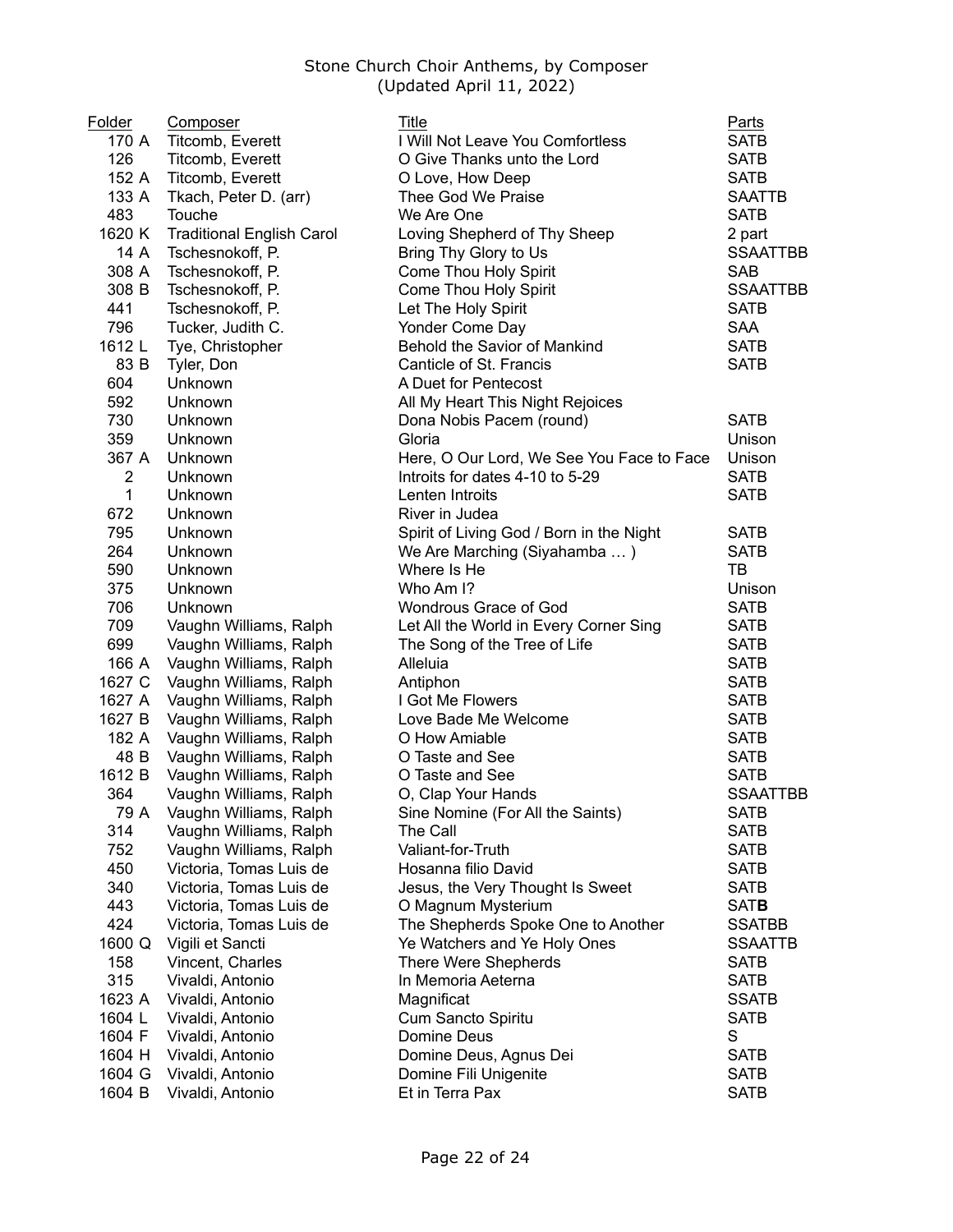| Folder | <b>Composer</b>          | Title                                         | <b>Parts</b>    |
|--------|--------------------------|-----------------------------------------------|-----------------|
| 1604 A | Vivaldi, Antonio         | Gloria in Excelsis                            | <b>SATB</b>     |
| 1604 D | Vivaldi, Antonio         | Gratias Agimus Tibi                           | <b>SATB</b>     |
| 1604 C | Vivaldi, Antonio         | Laudamus Te                                   | SS              |
| 1604 E | Vivaldi, Antonio         | Propter Magnam Gloriam                        | <b>SATB</b>     |
| 1604 J | Vivaldi, Antonio         | Qui Sedes Ad Dexteram                         | A               |
| 1604 l | Vivaldi, Antonio         | Qui Tollis                                    | <b>SATB</b>     |
| 1604 K | Vivaldi, Antonio         | Quoniam Tu Solus Sanctus                      | <b>SATB</b>     |
| 380    | Vogt, Janet              | Rise Up with Him                              | <b>SATB</b>     |
| 1620 O | Vulpius, Melchior        | Abide With Us, Our Saviour                    | 2 part          |
| 109 A  | Vulpius, Melchior        | Jesus Said to the Blind Man                   | <b>SATB</b>     |
| 585    | Wagner                   | Lord You Have Searched Me                     |                 |
| 702    | Wagner, Douglas          | Jesus Christ, The Apple Tree                  | <b>SATB</b>     |
| 85 A   | Wagner, Douglas E.       | Come Thou Font of Every Blessing              | <b>SATB</b>     |
| 95 B   | Wagner, Douglas E.       | If God Be For Us                              | <b>SATB</b>     |
| 580    | Walczak                  | De Virgin Mary Had a Baby W. Indian spiritual |                 |
| 486    | Walker, Gwyneth          | Ever with Me                                  | <b>SATB</b>     |
| 174 C  | Walker, Gwyneth (arr)    | How Can I Keep from Singing                   | <b>SATB</b>     |
| 123 B  | Walter, William H.       | Rise Up, O Men of God                         | <b>SATB</b>     |
| 225    | Walton, William          | Antiphon                                      | <b>SATB</b>     |
| 630    | Ward, Samuel             | From Sea to Shining Sea                       | <b>SATB</b>     |
| 5      | Ward, William R.         | Be Thou My Vision                             | <b>SATB</b>     |
| 686    | Warland, Dale            | There Will Be Rest                            | <b>SATB</b>     |
| 120 A  | Washburn, John           | Lamb of God                                   | <b>SATB</b>     |
| 1623 B | Webber, Andrew Lloyd     | Dies Irae                                     | <b>SATB</b>     |
| 1623 G | Webber, Andrew Lloyd     | Hosanna                                       | <b>SSAATTBB</b> |
| 1623 E | Webber, Andrew Lloyd     | Ingemisco - Lacrimosa                         | <b>SSAATTBB</b> |
| 1623 J | Webber, Andrew Lloyd     | Libera Me                                     | <b>SSAATTBB</b> |
| 1623   | Webber, Andrew Lloyd     | Lux Aeterna                                   | S               |
| 1623 F | Webber, Andrew Lloyd     | Offertorium                                   | <b>SSAATTBB</b> |
| 1623 H | Webber, Andrew Lloyd     | Pie Jesu                                      | <b>SATB</b>     |
| 1623 D | Webber, Andrew Lloyd     | Recordare                                     | S               |
| 1623 A | Webber, Andrew Lloyd     | Requiem - Kyrie                               | <b>SSAATTBB</b> |
| 1623 C | Webber, Andrew Lloyd     | Rex Tremendae                                 | <b>STB</b>      |
| 691    | Webber, Andrew Lloyd     | Hosanna                                       | <b>SATB</b>     |
| 92 B   | Weiss, Donn              | Service Responses for Protest. Choirs         | <b>SATB</b>     |
| 528    | Wesley, Samuel S.        | Lead Me, Lord, in Thy Righteousness           | <b>SATB</b>     |
|        | 1622 I Wesley, Samuel S. | Lead Me, Lord, in Thy Righteousness           | <b>SATB</b>     |
| 369 B  | Wesley, Samuel S.        | The Church's One Foundation                   | <b>SATB</b>     |
| 15B    | Wetherill, Edward H.     | <b>Communion Meditation</b>                   | <b>SATB</b>     |
| 47 A   | Wetzler, Robert          | Go Ye Into All The World                      | 2 part          |
| 111 B  | Wetzler, Robert          | Lord, Make Me an Instrument of Thy Peace      | <b>SSATB</b>    |
| 81 B   | Wetzler, Robert          | Psalm 128                                     | <b>SATB</b>     |
| 213    | Wetzler, Robert          | Soft Winds Over Bethlehem                     | <b>SSATB</b>    |
| 422    | White, David Ashley      | Bread of Heaven                               | <b>SATB</b>     |
| 242 B  | Whitlock, Percy W.       | Be Still, My Soul                             | <b>SATB</b>     |
| 763    | Whitney, Don             | This Is The Day                               | <b>SATB</b>     |
| 582    | Wilberg, Mack            | Come Thou Fount of Every Blessing             |                 |
| 183 B  | Wilberg, Mack (arr)      | Anthem of Peace                               | <b>SSAATTBB</b> |
| 371 A  | Wilhousky, Peter J.      | <b>Heavenly Light</b>                         | <b>SATB</b>     |
| 1612 M | Willan, Healey, Arr      | Christ, Our Passover                          | <b>SATB</b>     |
| 217    | Willan, Healey (arr)     | Hodie, Christus Natus Est                     | <b>SSAATB</b>   |
| 98     | Willan, Healey (arr)     | What is This Lovely Fragrance?                | <b>SATB</b>     |